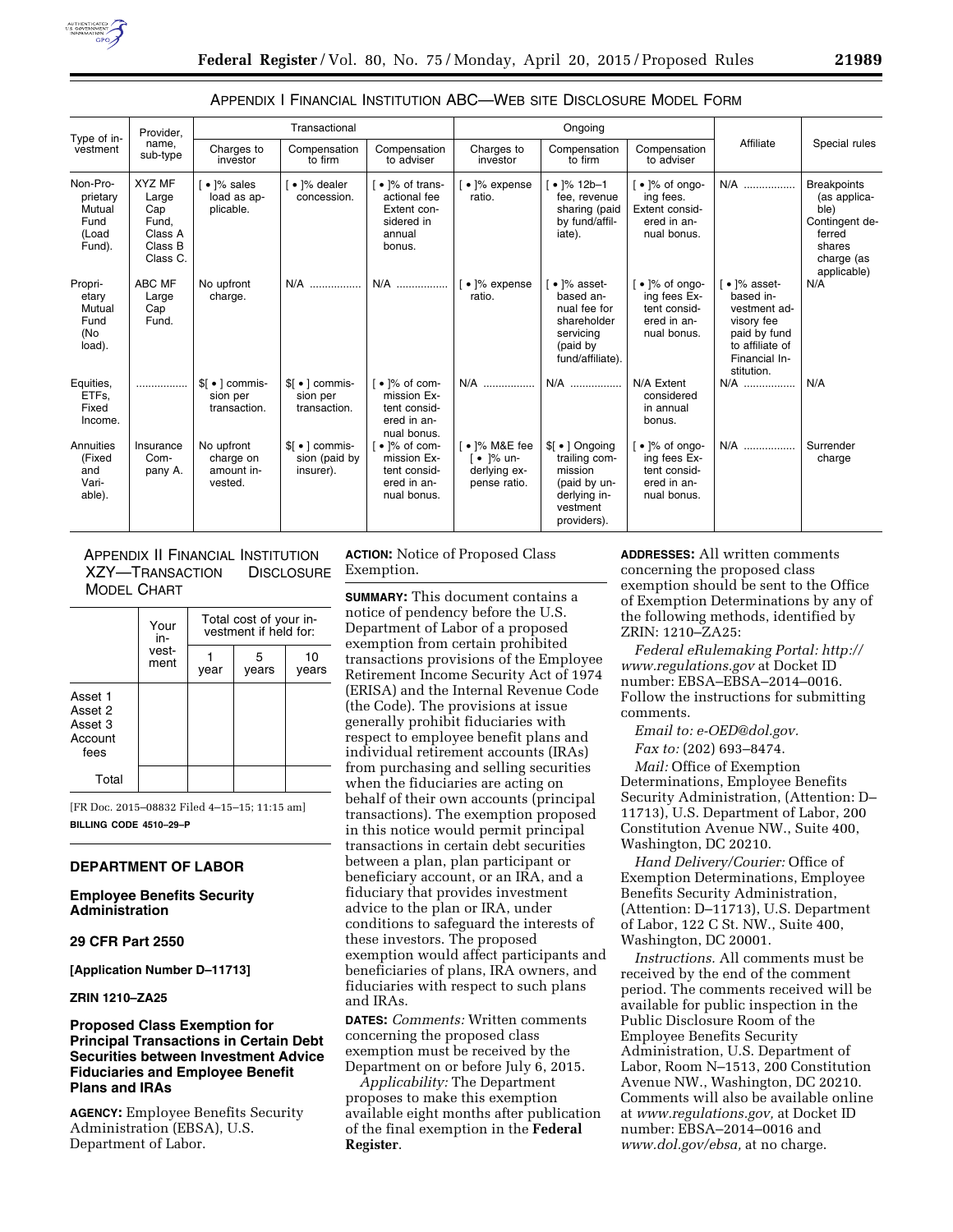*Warning:* All comments will be made available to the public. Do not include any personally identifiable information (such as Social Security number, name, address, or other contact information) or confidential business information that you do not want publicly disclosed. All comments may be posted on the Internet and can be retrieved by most Internet search engines.

# **FOR FURTHER INFORMATION CONTACT:**

Brian Shiker, Office of Exemption Determinations, Employee Benefits Security Administration, U.S. Department of Labor (202) 693–8824 (not a toll-free number).

**SUPPLEMENTARY INFORMATION:** The Department is proposing this class exemption on its own motion, pursuant to ERISA section 408(a) and Code section 4975(c)(2), and in accordance with the procedures set forth in 29 CFR part 2570, subpart B (76 FR 66637 (October 27, 2011)).

*Public Hearing:* The Department plans to hold an administrative hearing within 30 days of the close of the comment period. The Department will ensure ample opportunity for public comment by reopening the record following the hearing and publication of the hearing transcript. Specific information regarding the date, location and submission of requests to testify will be published in a notice in the **Federal Register**.

## **Executive Summary**

### *Purpose of Regulatory Action*

The Department is proposing this exemption in connection with its proposed regulation under ERISA section 3(21)(A)(ii) and Code section 4975(e)(3)(B) (Proposed Regulation), published elsewhere in this issue of the **Federal Register**. The Proposed Regulation specifies when an entity is a fiduciary by reason of the provision of investment advice for a fee or other compensation regarding assets of a plan or IRA. If adopted, the Proposed Regulation would replace an existing regulation that was adopted in 1975. The Proposed Regulation is intended to take into account the advent of 401(k) plans and IRAs, the dramatic increase in rollovers, and other developments that have transformed the retirement plan landscape and the associated investment market over the four decades since the existing regulation was issued. In light of the extensive changes in retirement investment practices and relationships, the Proposed Regulation would update existing rules to distinguish more appropriately between the sorts of advice relationships that

should be treated as fiduciary in nature and those that should not.

The exemption proposed in this notice would allow investment advice fiduciaries to engage in purchases and sales of certain debt securities out of their inventory (*i.e.,* engage in principal transactions) with plans, participant or beneficiary accounts, and IRAs, under conditions designed to safeguard the interests of these investors. In the absence of an exemption, these transactions would be prohibited under ERISA and the Code. In this regard, ERISA and the Code generally prohibit fiduciaries with respect to plans and IRAs from purchasing or selling any property to plans, participant or beneficiary accounts, or IRAs. Fiduciaries also may not engage in selfdealing or, under ERISA, act in any transaction involving the plan on behalf of a party whose interests are adverse to the interests of the plan or the interests of its participants and beneficiaries. When a fiduciary sells a security out of its own inventory in a principal transaction, it violates these prohibitions.

ERISA section 408(a) specifically authorizes the Secretary of Labor to grant administrative exemptions from ERISA's prohibited transaction provisions.1 Regulations at 29 CFR 2570.30 to 2570.52 describe the procedures for applying for an administrative exemption. Before granting an exemption, the Department must find that it is administratively feasible, in the interests of plans and their participants and beneficiaries and IRA owners, and protective of the rights of participants and beneficiaries of such plans and IRA owners. Interested parties are permitted to submit comments to the Department through July 6, 2015. The Department plans to hold an administrative hearing within 30 days of the close of the comment period.

# *Summary of the Major Provisions*

The proposed exemption would allow an individual investment advice fiduciary (an adviser) 2 and the firm that

2By using the term ''adviser,'' the Department does not intend to limit the exemption to investment advisers registered under the Investment Advisers Act of 1940 or under state law. As explained herein, an adviser must be an investment advice fiduciary of a plan or IRA who is an employee, independent contractor, agent, or

employs or otherwise contracts with the adviser (a financial institution) to engage in principal transactions involving certain debt securities, with plans, participant and beneficiary accounts, and IRAs. The proposed exemption limits the type of debt securities that may be purchased or sold and contains conditions which the adviser and financial institution must satisfy in order to rely on the exemption. To safeguard the interests of plans, participants and beneficiaries, and IRA owners, the exemption would require the adviser and financial institution to contractually acknowledge fiduciary status and commit to adhere to certain ''Impartial Conduct Standards'' when providing investment advice regarding the principal transaction to the plan fiduciary with authority to make investment decisions for the plan, the participant or beneficiary of a plan, or the IRA owner (referred to herein as retirement investors), including providing advice that is in their best interest. The financial institution would further be required to warrant that it has adopted policies and procedures designed to mitigate the impact of material conflicts of interest and ensure that the individual advisers adhere to the Impartial Conduct Standards. The retirement investor would be required to consent to the principal transactions following disclosure of the material conflicts of interest associated with such transactions and of the debt security's pricing information. Financial institutions would be subject to recordkeeping requirements.

## *Executive Order 12866 and 13563 Statement*

Under Executive Orders 12866 and 13563, the Department must determine whether a regulatory action is ''significant'' and therefore subject to the requirements of the Executive Order and subject to review by the Office of Management and Budget (OMB). Executive Orders 13563 and 12866 direct agencies to assess all costs and benefits of available regulatory alternatives and, if regulation is necessary, to select regulatory approaches that maximize net benefits (including potential economic, environmental, public health and safety effects, distributive impacts, and equity). Executive Order 13563 emphasizes the importance of quantifying both costs and benefits, of reducing costs, of harmonizing and streamlining rules, and of promoting flexibility. It also requires federal

 $1$ Code section  $4975(c)(2)$  authorizes the Secretary of the Treasury to grant exemptions from the parallel prohibited transaction provisions of the Code. Reorganization Plan No. 4 of 1978 (5 U.S.C. app. at 214 (2000)) generally transferred the authority of the Secretary of the Treasury to grant administrative exemptions under Code section 4975 to the Secretary of Labor. This proposed exemption would provide relief from the indicated prohibited transaction provisions of both ERISA and the Code.

registered representative of a registered investment adviser, bank, or registered broker-dealer.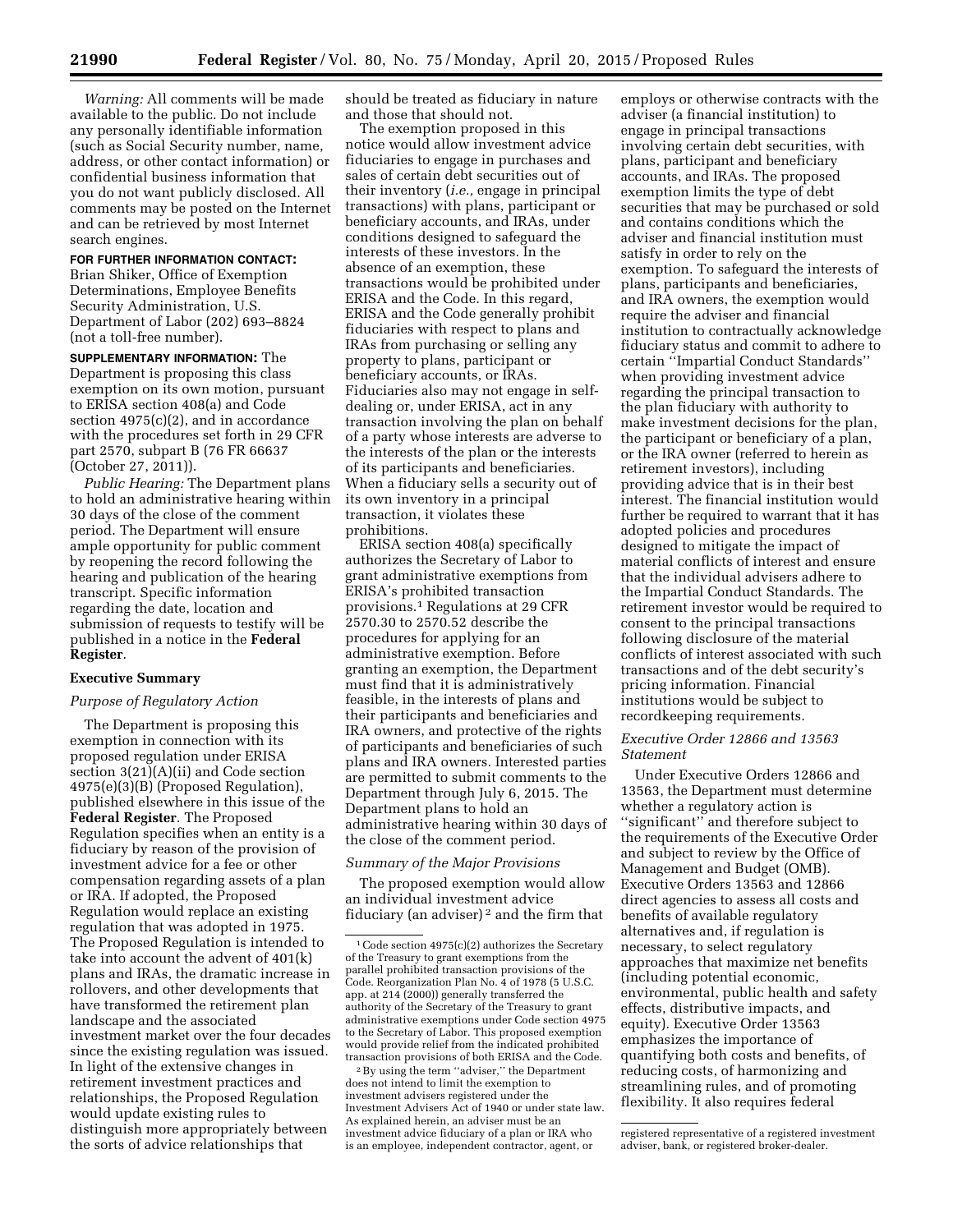agencies to develop a plan under which the agencies will periodically review their existing significant regulations to make the agencies' regulatory programs more effective or less burdensome in achieving their regulatory objectives.

Under Executive Order 12866, ''significant'' regulatory actions are subject to the requirements of the Executive Order and review by the Office of Management and Budget (OMB). Section 3(f) of Executive Order 12866, defines a ''significant regulatory action'' as an action that is likely to result in a rule (1) having an annual effect on the economy of \$100 million or more, or adversely and materially affecting a sector of the economy, productivity, competition, jobs, the environment, public health or safety, or State, local or tribal governments or communities (also referred to as ''economically significant'' regulatory actions); (2) creating serious inconsistency or otherwise interfering with an action taken or planned by another agency; (3) materially altering the budgetary impacts of entitlement grants, user fees, or loan programs or the rights and obligations of recipients thereof; or (4) raising novel legal or policy issues arising out of legal mandates, the President's priorities, or the principles set forth in the Executive Order. Pursuant to the terms of the Executive Order, OMB has determined that this action is ''significant'' within the meaning of Section 3(f)(4) of the Executive Order. Accordingly, the Department has undertaken an assessment of the costs and benefits of the proposed amendment, and OMB has reviewed this regulatory action.

### **Background**

# *Proposed Regulation Defining a Fiduciary*

As explained more fully in the preamble to Department's Proposed Regulation under ERISA section 3(21)(A)(ii) and Code section 4975(e)(3)(B), also published in this issue of the **Federal Register**, ERISA is a comprehensive statute designed to protect the interests of plan participants and beneficiaries, the integrity of employee benefit plans, and the security of retirement, health, and other critical benefits. The broad public interest in ERISA-covered plans is reflected in its imposition of stringent fiduciary responsibilities on parties engaging in important plan activities, as well as in the tax-favored status of plan assets and investments. One of the chief ways in which ERISA protects employee benefit plans is by requiring that plan fiduciaries comply with fundamental

obligations rooted in the law of trusts. In particular, plan fiduciaries must manage plan assets prudently and with undivided loyalty to the plans and their participants and beneficiaries.3 In addition, they must refrain from engaging in ''prohibited transactions,'' which ERISA forbids because of the dangers posed by the fiduciaries' conflicts of interest with respect to the transactions.4 When fiduciaries violate ERISA's fiduciary duties or the prohibited transaction rules, they may be held personally liable for the breach.<sup>5</sup> In addition, violations of the prohibited transaction rules are subject to excise taxes under the Code.

The Code also has rules regarding fiduciary conduct with respect to taxfavored accounts that are not generally covered by ERISA, such as IRAs. Although ERISA's general fiduciary obligations of prudence and loyalty do not govern the fiduciaries of IRAs, these fiduciaries are subject to the prohibited transaction rules. In this context fiduciaries engaging in the prohibited transactions are subject to an excise tax enforced by the Internal Revenue Service. Unlike participants in plans covered by Title I of ERISA, under the Code, IRA owners cannot bring suit against fiduciaries under ERISA for violation of the prohibited transaction rules and fiduciaries are not personally liable to IRA owners for the losses caused by their misconduct, nor can the Secretary of Labor bring suit to enforce the prohibited transaction rules. The exemption proposed herein, as well as another exemption for the receipt of compensation by investment advice fiduciaries published elsewhere in this issue of the **Federal Register**, would create contractual obligations for the adviser to adhere to certain standards (the Impartial Conduct Standards). IRA owners would have a right to enforce these new contractual rights.

Under this statutory framework, the determination of who is a ''fiduciary'' is of central importance. Many of ERISA's protections, duties, and liabilities hinge on fiduciary status. In relevant part, section 3(21)(A) of ERISA and section 4975(e)(3) of the Code provide that a person is a fiduciary with respect to a plan or IRA to the extent he or she (1) exercises any discretionary authority or discretionary control with respect to management of such plan or IRA, or exercises any authority or control with respect to management or disposition of

its assets; (2) renders investment advice for a fee or other compensation, direct or indirect, with respect to any moneys or other property of such plan or IRA, or has any authority or responsibility to do so; or, (3) has any discretionary authority or discretionary responsibility in the administration of such plan or IRA.

The statutory definition deliberately casts a wide net in assigning fiduciary responsibility with respect to plan and IRA assets. Thus, ''any authority or control'' over plan or IRA assets is sufficient to confer fiduciary status, and any persons who render ''investment advice for a fee or other compensation, direct or indirect'' are fiduciaries, regardless of whether they have direct control over the plan's or IRA's assets and regardless of their status as an investment adviser or broker under the federal securities laws. The statutory definition and associated fiduciary responsibilities were enacted to ensure that plans and IRAs can depend on persons who provide investment advice for a fee to provide recommendations that are untainted by conflicts of interest. In the absence of fiduciary status, the providers of investment advice would neither be subject to ERISA's fundamental fiduciary standards, nor accountable for imprudent, disloyal, or tainted advice under ERISA or the Code, no matter how egregious the misconduct or how substantial the losses. Plans, individual participants and beneficiaries, and IRA owners often are not financial experts and consequently must rely on professional advice to make critical investment decisions. In the years since then, the significance of financial advice has become still greater with increased reliance on participant-directed plans and IRAs for the provision of retirement benefits.

In 1975, the Department issued a regulation, at 29 CFR 2510.3– 21(c)(1975) defining the circumstances under which a person is treated as providing ''investment advice'' to an employee benefit plan within the meaning of section 3(21)(A)(ii) of ERISA (the ''1975 regulation'').6 The regulation narrowed the scope of the statutory definition of fiduciary investment advice by creating a five-part test that must be satisfied before a person can be treated as rendering investment advice for a fee. Under the regulation, for advice to constitute ''investment advice,'' an adviser who does not have discretionary authority or control with

<sup>3</sup>ERISA section 404(a).

<sup>4</sup>ERISA section 406. ERISA also prohibits certain transactions between a plan and a ''party in interest.

<sup>5</sup>ERISA section 409; *see also* ERISA section 405.

<sup>&</sup>lt;sup>6</sup>The Department of Treasury issued a virtually identical regulation, at 26 CFR 54.4975–9(c), which interprets Code section 4975(e)(3).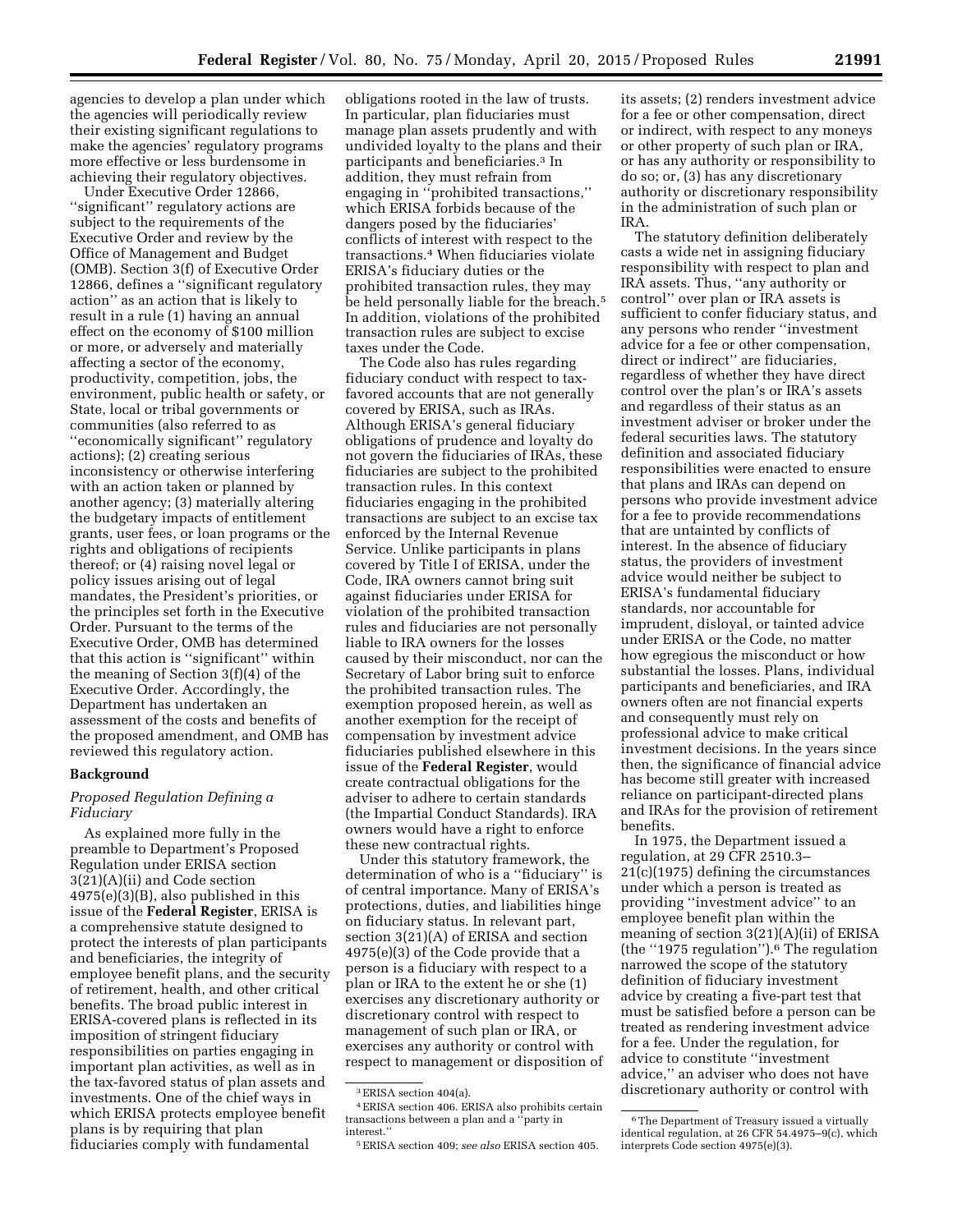respect to the purchase or sale of securities or other property of the plan must—(1) render advice as to the value of securities or other property, or make recommendations as to the advisability of investing in, purchasing or selling securities or other property (2) on a regular basis (3) pursuant to a mutual agreement, arrangement or understanding, with the plan or a plan fiduciary that (4) the advice will serve as a primary basis for investment decisions with respect to plan assets, and that (5) the advice will be individualized based on the particular needs of the plan. The regulation provides that an adviser is a fiduciary with respect to any particular instance of advice only if he or she meets each and every element of the five-part test with respect to the particular advice recipient or plan at issue. A 1976 Department of Labor Advisory Opinion further limited the application of the statutory definition of ''investment advice'' by stating that valuations of employer securities in connection with employee stock ownership plan (ESOP) purchases would not be considered fiduciary advice.7

As the marketplace for financial services has developed in the years since 1975, the five-part test may now undermine, rather than promote, the statutes' text and purposes. The narrowness of the 1975 regulation allows professional advisers, consultants and valuation firms to play a central role in shaping plan investments, without ensuring the accountability that Congress intended for persons having such influence and responsibility when it enacted ERISA and the related Code provisions. Even when plan sponsors, participants, beneficiaries and IRA owners clearly rely on paid consultants for impartial guidance, the regulation allows consultants to avoid fiduciary status and disregard the accompanying obligations of care and prohibitions on disloyal and conflicted transactions. As a consequence, these advisers can steer customers to investments based on their own self-interest, give imprudent advice, and engage in transactions that would otherwise be categorically prohibited by ERISA and the Code without liability under ERISA or the Code.

In the Proposed Regulation, the Department seeks to replace the existing regulation with one that more appropriately distinguishes between the sorts of advice relationships that should be treated as fiduciary in nature and those that should not, in light of the

legal framework and financial marketplace in which plans and IRAs currently operate.8 The Proposed Regulation describes the types of advice that constitutes ''investment advice'' with respect to plan or IRA assets for purposes of the definition of a fiduciary at ERISA section 3(21)(A)(ii) and Code section 4975(e)(3)(B). The proposal provides, subject to certain carve-outs, that a person renders investment advice with respect to a plan or IRA if, among other things, the person provides, directly to a plan, a plan fiduciary, a plan participant or beneficiary, IRA or IRA owner one of the following types of advice:

(1) A recommendation as to the advisability of acquiring, holding, disposing or exchanging securities or other property, including a recommendation to take a distribution of benefits or a recommendation as to the investment of securities or other property to be rolled over or otherwise distributed from a plan or IRA;

(2) A recommendation as to the management of securities or other property, including recommendations as to the management of securities or other property to be rolled over or otherwise distributed from the plan or IRA;

(3) An appraisal, fairness opinion or similar statement, whether verbal or written, concerning the value of securities or other property, if provided in connection with a specific transaction or transactions involving the acquisition, disposition or exchange of such securities or other property by the plan or IRA; and

(4) A recommendation of a person who is also going to receive a fee or other compensation for providing any of the types of advice described in paragraphs (1) through (3), above.

In addition, to be a fiduciary, such person must either (1) represent or acknowledge that it is acting as a fiduciary within the meaning of ERISA (or the Code) with respect to the advice, or (2) render the advice pursuant to a written or verbal agreement, arrangement or understanding that the advice is individualized to, or that such advice is specifically directed to, the advice recipient for consideration in making investment or management decisions with respect to securities or other property of the plan or IRA.

In the Proposed Regulation, the Department refers to FINRA guidance on whether particular communications should be viewed as ''recommendations'' 9 within the meaning of the fiduciary definition, and requests comment on whether the Proposed Regulation should adhere to or adopt some or all of the standards developed by FINRA in defining communications which rise to the level of a recommendation. For more detailed information regarding the Proposed Regulation, see the Notice of the Proposed Regulation published in this issue of the **Federal Register**.

For advisers who do not represent that they are acting as ERISA (or Code) fiduciaries, the Proposed Regulation provides that advice rendered in conformance with certain carve-outs will not cause the adviser to be treated as a fiduciary under ERISA or the Code. For example, under the seller's carveout, counterparties in arm's-length transactions with plans may make investment recommendations without acting as fiduciaries if certain conditions are met.10 Similarly, the proposal contains a carve-out from fiduciary status for providers of appraisals, fairness opinions, or statements of value in specified contexts (*e.g.,* with respect to ESOP transactions). The proposal additionally carves out from fiduciary status the marketing of investment alternative platforms to plans, certain assistance in selecting investment alternatives, and other activities. Finally, the Proposed Regulation contains a carve-out from fiduciary status for the provision of investment education.

#### *Prohibited Transactions*

The Department anticipates that the Proposed Regulation will cover many investment professionals who do not currently consider themselves to be fiduciaries under ERISA or the Code. If the Proposed Regulation is adopted, these entities will become subject to the prohibited transaction restrictions in ERISA and the Code that apply specifically to fiduciaries. ERISA section 406(b)(1) and Code section  $4975(c)(1)(E)$  prohibit a fiduciary from dealing with the income or assets of a plan or IRA in his own interest or his own account. ERISA section 406(b)(2)

<sup>7</sup>Advisory Opinion 76–65A (June 7, 1976).

<sup>8</sup>The Department initially proposed an amendment to its regulation under ERISA section  $3(21)(A)(ii)$  and Code section  $4975(e)(3)(B)$  on October 22, 2010, at 75 FR 65263. It subsequently announced its intention to withdraw the proposal and propose a new rule, consistent with the President's Executive Orders 12866 and 13563, in order to give the public a full opportunity to evaluate and comment on the new proposal and updated economic analysis.

<sup>9</sup>*See* NASD Notice to Members 01–23 and FINRA Regulatory Notices 11–02, 12–25 and 12–55.

<sup>10</sup>Although the preamble adopts the phrase "seller's carve-out" as a shorthand way of referring to the carve-out and its terms, the regulatory carveout is not limited to sellers but rather applies more broadly to counterparties in arm's length transactions with plan investors with financial expertise.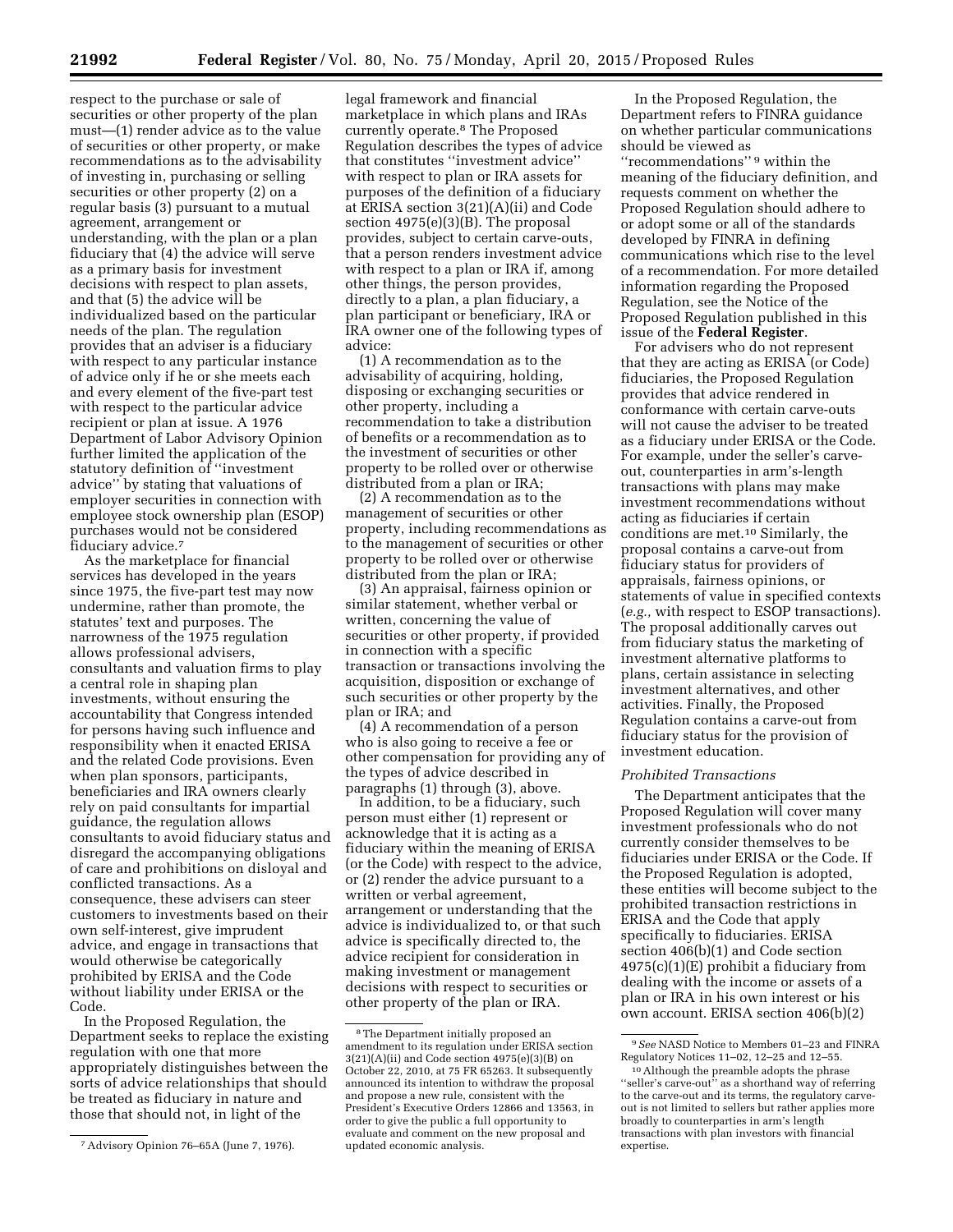provides that a fiduciary shall not ''in his individual or in any other capacity act in any transaction involving the plan on behalf of a party (or represent a party) whose interests are adverse to the interests of the plan or the interests of its participants or beneficiaries.'' 11 ERISA section 406(b)(3) and Code section 4975(c)(1)(F) prohibit a fiduciary from receiving any consideration for his own personal account from any party dealing with the plan in connection with a transaction involving assets of the plan or IRA. Parallel regulations issued by the Departments of Labor and the Treasury explain that these provisions impose on fiduciaries of plans and IRAs a duty not to act on conflicts of interest that may affect the fiduciary's best judgment on behalf of the plan or IRA. Given these prohibitions, conferring fiduciary status on particular investment advice activities will have important implications for many investment professionals.

The purchase or sale of a security in a principal transaction between a plan or IRA and a fiduciary, resulting from the fiduciary's provision of investment advice, raises issues under ERISA section 406(b) and Code section  $4975(c)(1)(E).<sup>12</sup> Nevertheless, the$ Department recognizes that certain investment advice fiduciaries view the ability to execute principal transactions as integral to the economically efficient distribution of fixed income securities. The Department has carefully considered requests for exemptive relief for principal transactions in connection with the development of the Proposed Regulation, in light of the existing legal framework. In this regard, as further discussed below, fiduciaries who engage in principal transactions under certain circumstances can avoid the ERISA and Code restrictions. Moreover, there are existing statutory and administrative exemptions, also discussed below, that already provide prohibited transaction relief for fiduciaries engaging in principal transactions with plans and IRAs. This notice proposes a new class exemption which would provide additional prohibited transaction relief for investment advice fiduciaries to engage in principal transactions with plans and IRAs.

# 1. Blind Transactions

Certain principal transactions between a plan or IRA and an investment advice fiduciary may not

need exemptive relief because they are blind transactions executed on an exchange. The ERISA Conference Report states that a transaction will, generally, not be a prohibited transaction if the transaction is an ordinary ''blind'' purchase or sale of securities through an exchange where neither the buyer nor the seller (nor the agent of either) knows the identity of the other party involved.13

# 2. Principal Transactions Permitted Under an Exemption

ERISA and the Code counterbalance the broad proscriptive effect of the prohibited transaction provisions with numerous statutory exemptions. ERISA and the Code also provide for administrative exemptions that the Secretary of Labor may grant on an individual or class basis if the Secretary finds that the exemption is (1) administratively feasible, (2) in the interests of plans and their participants and beneficiaries, and (3) protective of the rights of the participants and beneficiaries of such plans.

## A. Statutory Exemptions

ERISA section 408(b)(14) provides a statutory exemption for transactions entered into in connection with the provision of fiduciary investment advice to a participant or beneficiary of an individual account plan or an IRA owner. The exemption provides relief for, among other things, the acquisition, holding, or sale of a security or other property as an investment under the plan pursuant to the investment advice. As set forth in ERISA section 408(g), the exemption is available if the advice is provided under an ''eligible investment advice arrangement'' which either (1) ''provides that any fees (including any commission or other compensation) received by the fiduciary adviser for investment advice or with respect to the sale, holding or acquisition of any security or other property for purposes of investment of plan assets do not vary depending on the basis of any investment option selected'' or (2) ''uses a computer model under an investment advice program meeting the requirements of [ERISA section 408(g)(3)].'' Additional conditions apply. Code section 4975(d)(17) provides the same relief from the taxes imposed by Code section 4975(a) and (b).

ERISA section 408(b)(16) provides relief for transactions involving the purchase or sale of securities between a

plan and a party in interest, including an investment advice fiduciary, if the transactions are executed through an electronic communication network, alternative trading system, or similar execution system or trading venue. Among other conditions, subparagraph (B) of the statutory exemption requires that either: (i) ''the transaction is effected pursuant to rules designed to match purchases and sales at the best price available through the execution system in accordance with applicable rules of the Securities and Exchange Commission or other relevant governmental authority,'' or (ii) ''neither the execution system nor the parties to the transaction take into account the identity of the parties in the execution of trades[.]'' The transactions covered by ERISA section 408(b)(16) include principal transactions between a plan and an investment advice fiduciary. Code section 4975(d)(19) provides the same relief from the taxes imposed by Code section 4975(a) and (b).

# B. Administrative Exemptions

An administrative exemption for certain principal transactions will continue to be available through PTE 75–1.14 Specifically, PTE 75–1, Part IV, provides an exemption that is available to investment advice fiduciaries who are ''market-makers.'' Relief is available from ERISA section 406 for the purchase or sale of securities by a plan or IRA, from or to a market-maker with respect to such securities who is also an investment advice fiduciary with respect to the plan or IRA, or an affiliate of such fiduciary.

Further, Part II(1) of PTE 75–1 currently provides relief from ERISA section 406(a) and Code section  $4975(c)(1)(A)$  through (D) for the purchase or sale of a security in a principal transaction between a plan or IRA and a broker-dealer registered under the Securities Exchange Act of 1934. However, the exemption permits plans and IRAs to engage in principal transactions with broker-dealers only if they do not have or exercise any discretionary authority or control (except as a directed trustee) with respect to the investment of plan or IRA assets involved in the transaction, and *do not render investment advice (within the meaning of 29 CFR 2510.3–21(c)) with respect to the investment of those assets.* PTE 75–1, Part II(1) will continue to be available to parties in interest that are not fiduciaries and that satisfy its conditions.

<sup>&</sup>lt;sup>11</sup>The Code does not contain this prohibition.<br><sup>12</sup>The purchase or sale of a security in a principal transaction between a plan or IRA and a fiduciary

also is prohibited by ERISA section  $406(a)(1)(A)$  and (D) and Code section  $4975(c)(1)(A)$  and  $(D)$ .

<sup>13</sup>*See* H.R. Rep. 93–1280, 93rd Cong., 2d Sess. 307 (1974); *see also* ERISA Advisory Opinion 2004– 05A (May 24, 2004).

<sup>14</sup> 40 FR 50845 (Oct. 31, 1975), as amended, 71 FR 5883 (Feb. 3, 2006).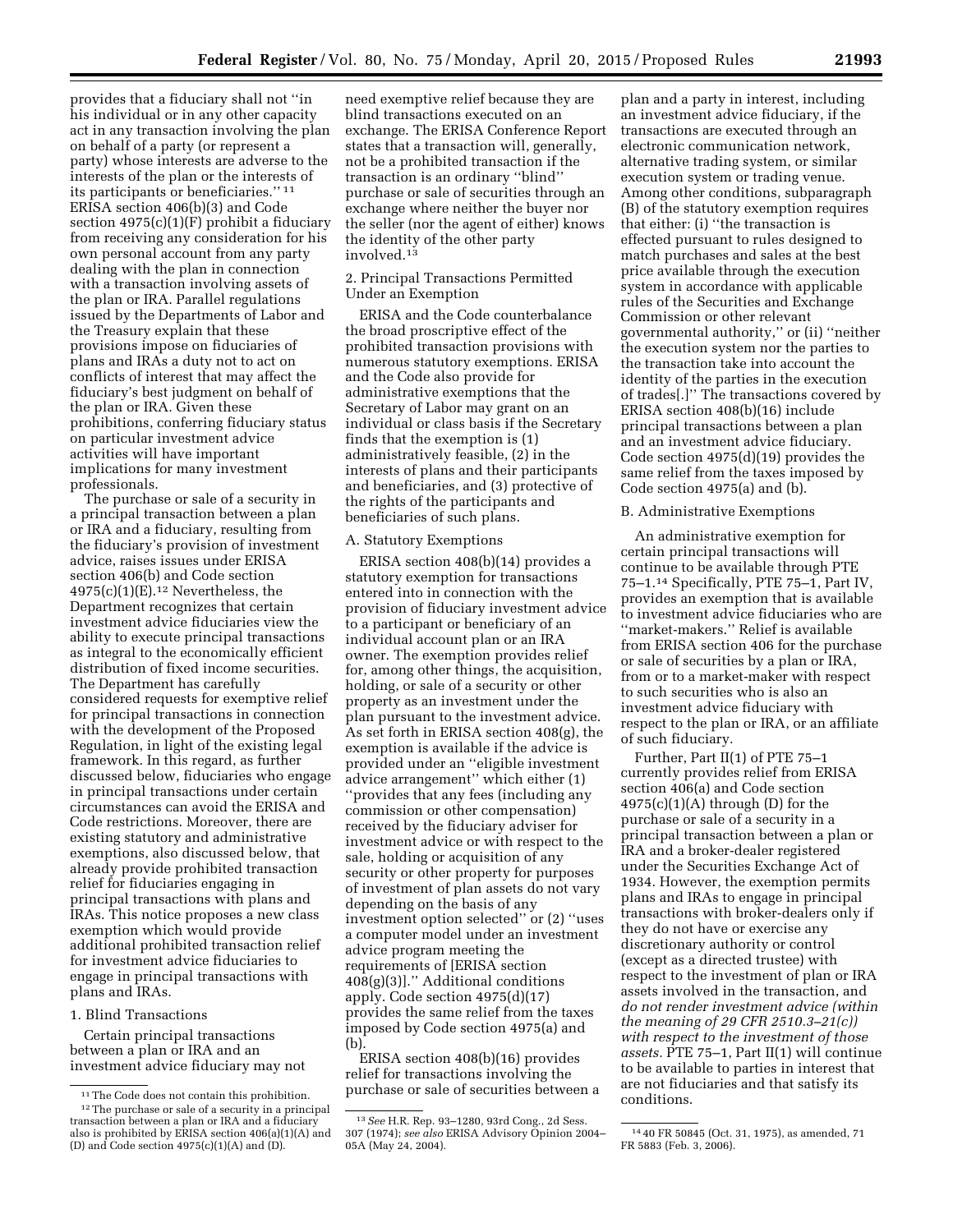C. New Exemption Proposed in This Notice

In response to public concerns, the Department is proposing in this notice additional relief for principal transactions in certain debt securities between a plan, participant or beneficiary account, or an IRA, and an investment advice fiduciary. While relief was informally requested with respect to a broad range of principal transactions (*e.g.,* those involving equities, debt securities, futures, derivatives, currencies, *etc.*), the Department has elected to propose relief solely with respect to certain widelyheld debt securities. This limitation is based on the Department's view that principal transactions involve a potentially severe conflict of interest when engaged in by a fiduciary with respect to a plan, participant or beneficiary account, or an IRA. The Department is concerned that, when acting as a principal in a transaction involving a plan, participant or beneficiary account, or an IRA, a fiduciary may have difficulty reconciling its duty to avoid conflicts of interest with its concern for its own financial interests. Of primary concern are issues involving liquidity, pricing, transparency, and the fiduciary's possible incentive to ''dump'' unwanted assets. Accordingly, when crafting the exemption, the Department focused on debt securities as common investments of plans, participant or beneficiary accounts, and IRAs that may need to be sold on a principal basis because particular bond issues may be sold by only one or a limited number of financial institutions. Without an exemption, plans, participant or beneficiary accounts, and IRAs may face reduced choice in the market for these debt securities.

Under this rationale, however, the Department is not persuaded at this point that additional exemptive relief for principal transactions involving other types of assets would be in the interests of, and protective of, plans, their participants and beneficiaries and IRA owners. Equity securities, for example, are widely available through agency transactions that do not involve the particular conflicts of interest associated with principal transactions. Other assets such as futures, derivatives and currencies, may possess a level of complexity and risk that would require a retirement investor to rely heavily on a fiduciary's advice. In such cases, the Department is concerned that the class exemption proposed here would be insufficiently protective of plans,

participants and beneficiaries, and IRA owners.

The Department requests comment on the limitation of the proposed exemption to debt securities. Public input is requested on whether there are additional assets that are commonly held by plans, participant or beneficiary accounts, and IRAs that are sold primarily in principal transactions. Commenters should provide specifics about the characteristics of such assets and the proposed safeguards that would apply to an exemption permitting their sale in a principal transaction. To the extent interested parties believe it is possible or appropriate to provide relief for additional transactions, the Department would also invite applications for additional exemptions tailored to the unique characteristics of those transactions and protective of the interests of plan participants and IRA owners.

#### **Proposed Exemption for Principal Transactions in Certain Debt Securities**

Section I of the proposed exemption would provide relief for ''Advisers'' and ''Financial Institutions'' to enter into ''principal transactions'' in ''debt securities'' with plans and IRAs. The proposed exemption uses the term ''Retirement Investor'' to describe the types of persons who can be investment advice recipients under the exemption, and the term ''Affiliate'' to describe people and entities with a connection to the Adviser or Financial Institution. These terms are defined in Section VI of this proposed exemption. The following sections discuss key definitional terms of the exemption as well as the scope and conditions of the proposed exemption.

### *Defined Terms*

## 1. Adviser

The proposed exemption contemplates that an individual person, an Adviser, will provide advice to the Retirement Investor. An Adviser must be an investment advice fiduciary of a plan or IRA who is an employee, independent contractor, agent, or registered representative of a ''Financial Institution'' (discussed in the next section), and the Adviser must satisfy the applicable banking and securities laws with respect to the covered transaction.15 Advisers may be, for example, registered representatives of broker-dealers registered under the Securities Exchange Act of 1934.

## 2. Financial Institutions

For purposes of the proposed exemption, a Financial Institution is the entity that employs an Adviser or otherwise retains the Adviser as an independent contractor, agent or registered representative.16 Financial Institutions must be registered investment advisers, banks, or registered broker-dealers. This limitation is based on the Department's understanding that these entities may commonly sell debt securities out of inventory. The Department requests comment on whether there are other types of financial institutions that should be included in the definition.

# 3. Affiliates

The proposed exemption uses the term Affiliate to describe persons or entities with certain relationships to the Adviser and Financial Institution. An ''Affiliate'' means: (1) any person directly or indirectly, through one or more intermediaries, controlling, controlled by, or under common control with the Adviser or Financial Institution; (2) any officer, director, employee, relative (as defined in ERISA section 3(15)) or member of family (as defined in Code section 4975(e)(6)), agent or registered representative of, or partner in such Adviser or Financial Institution; and (3) any corporation or partnership of which the Adviser or Financial Institution is an officer, director, or employee, or in which the Adviser or Financial Institution is a partner. For purposes of this definition, the term ''control'' means the power to exercise a controlling influence over the management or policies of a person other than an individual.

#### 4. Retirement Investor

The proposed exemption uses the term ''Retirement Investor,'' to mean a plan fiduciary of a non-participant directed ERISA plan with authority to make investment decisions for the plan, a plan participant or beneficiary with authority to direct the investment of assets in his or her plan account or to take a distribution, or, in the case of an IRA, the beneficial owner of the IRA (*i.e.,* the IRA owner).

### 5. Principal Transaction

For purposes of the proposed exemption, a principal transaction is a purchase or sale of a debt security where an Adviser or Financial Institution is purchasing from or selling to the plan, participant or beneficiary account, or IRA on behalf of the account of the Financial Institution or the

<sup>15</sup>*See* Section VI(a) of the proposed exemption. 16*See* Section VI(f) of the proposed exemption.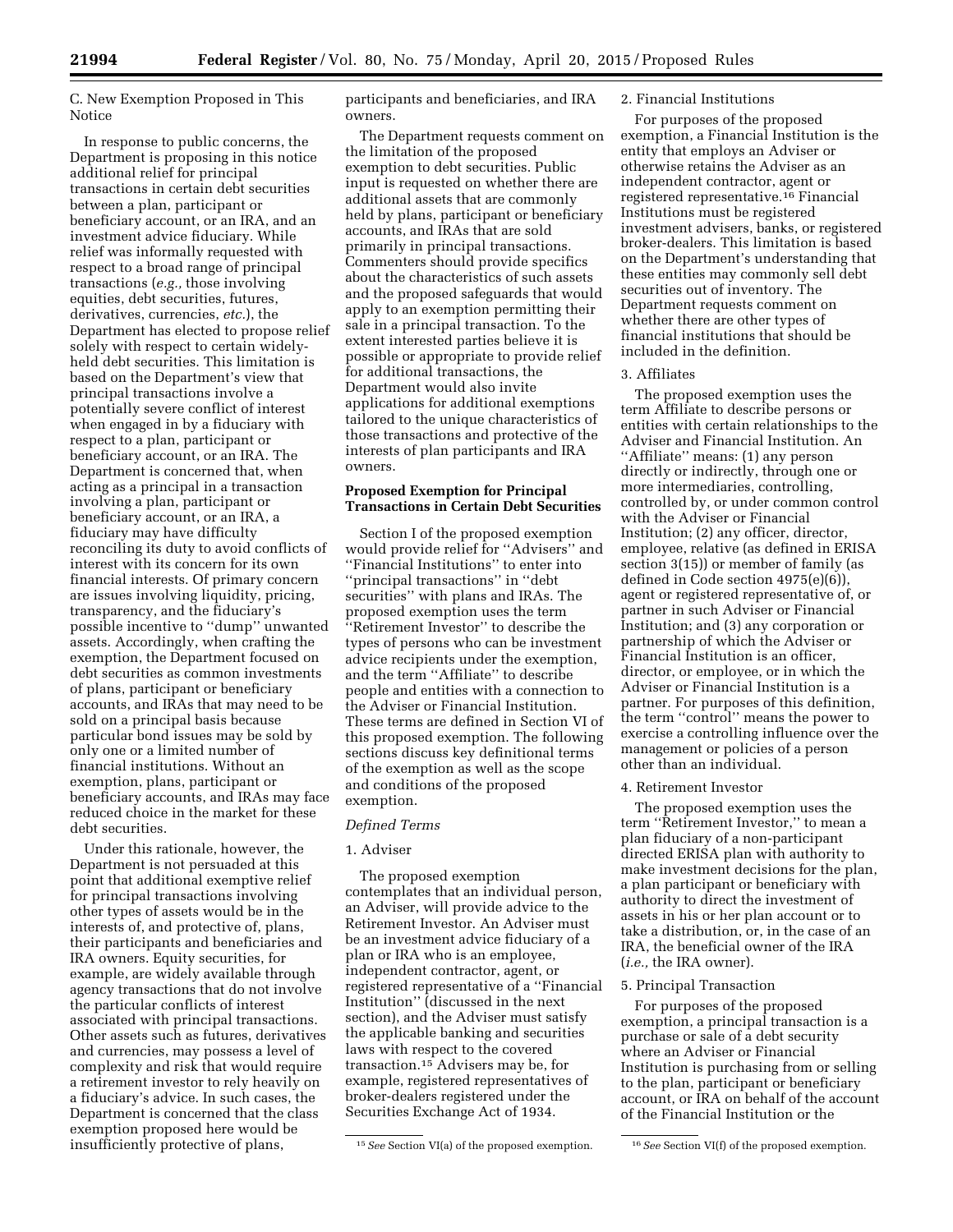account of any person directly or indirectly, through one or more intermediaries, controlling, controlled by, or under common control with the Financial Institution. The Department requests comment as to whether, and on what grounds, relief is also necessary for the purchase or sale of a debt security from the Adviser's own account in addition to the Financial Institution's own account.

# 6. Debt Securities

The proposed exemption is limited to principal transactions in certain debt securities. For purposes of the exemption, the term ''debt security,'' is defined by reference to Rule 10b– 10(d)(4) under the Securities Exchange Act of 1934. The categories of covered debt securities include securities that are (1) dollar denominated, issued by a U.S. corporation and offered pursuant to a registration statement under the Securities Act of 1933; (2) U.S. agency debt securities (as defined in FINRA Rule 6710(l)); and (3) U.S. Treasury securities (as defined in FINRA Rule 6710(p)).

The debt security may not have been issued by the Financial Institution or any Affiliate. Additionally, the debt security may not be purchased by the plan, participant or beneficiary account, or IRA, in an underwriting or underwriting syndicate in which the Financial Institution or any Affiliate is the underwriter or a member. Purchases by plans, participant or beneficiary accounts, or IRAs may occur, however, if a debt security originally underwritten by the Financial Institution or an Affiliate was later obtained for sale in the secondary market.

The debt security must also possess no greater than moderate credit risk and be sufficiently liquid that the debt security could be sold at or near its fair market value within a reasonably short period of time. Debt securities subject to a moderate credit risk should possess at least average credit-worthiness relative to other similar debt issues. Moderate credit risk would denote current low expectations of default risk, with an adequate capacity for payment of principal and interest. These securities have a level of creditworthiness similar to investment grade securities.17

# *Scope of Relief in the Proposed Exemption*

The proposed exemption provides relief for principal transactions in debt securities between a plan, participant or beneficiary account, or IRA and a Financial Institution or an entity in a control relationship with the Financial Institution, when the principal transaction is a result of the Adviser's and Financial Institution's provision of investment advice. Relief is proposed from ERISA sections 406(a)(1)(A) and  $(D)$ , and  $406(b)(1)$  and  $(2)$ , and the taxes imposed by Code section 4975(a) and (b), by reason of Code section  $4975(c)(1)(A)$ , (D) and (E). Relief has not been proposed in this exemption from ERISA section 406(b)(3) and Code section  $4975(c)(1)(F)$ , which prohibit a plan fiduciary from receiving any consideration for its own personal account from any party dealing with the plan in connection with a transaction involving the assets of the plan. As a result, the proposed exemption does not include relief for the receipt by a fiduciary of consideration from a trading venue in connection with the execution of purchases and sales thereon (*e.g.,*  payment for order flow).

Several limitations apply to the scope of the proposed exemption. First, relief is limited to Advisers whose fiduciary authority with respect to the plan, participant or beneficiary account, or IRA assets involved in the transaction is as a provider of investment advice.18 Advisers who have full investment discretion with respect to the assets of a plan, participant or beneficiary account, or IRA or who have discretionary authority over the administration of the plan, participant or beneficiary account, or IRA, for example, may not take advantage of relief under the exemption.

Second, the exemption is not available to a transaction involving a plan covered by Title I of ERISA if the Adviser or Financial Institution, or any Affiliate is the employer of employees covered by the plan which is the recipient of the advice.<sup>19</sup> This restriction on employers does not apply in the case of an IRA or other similar plan that is not covered by Title I of ERISA. Accordingly, an Adviser or Financial Institution may provide advice to the beneficial owner of an IRA who is employed by the Adviser, its Financial Institution or an Affiliate, and receive compensation as a result, provided the IRA is not covered by Title I of ERISA.

Finally, the exemption does not apply if the Adviser or Financial Institution is a named fiduciary or plan administrator, as defined in ERISA section 3(16)(A) with respect to an ERISA plan, or an affiliate thereof, that was selected to provide advice to the plan by a fiduciary who is not independent of them.<sup>20</sup> This provision is intended to disallow selection of Advisers and Financial Institutions by named fiduciaries or plan administrators that have an interest in them.

### *Conditions of the Proposed Exemption*

Sections II–V of the proposal set forth the conditions of the exemption. All applicable conditions must be satisfied in order to avoid application of the specified prohibited transaction provisions of ERISA and the Code. The Department believes that these conditions are necessary for the Secretary to find that the exemption is administratively feasible, in the interests of plans, their participants and beneficiaries and IRA owners, and protective of the rights of the participants and beneficiaries of such plans and IRA owners. Under ERISA section 408(a)(2), and Code section 4975(c)(2), the Secretary may not grant an exemption without making such findings. The proposed conditions are described below.

### *Contractual Obligations (Section II)*

Section II(a) of the proposal requires that an Adviser and the Financial Institution enter into a written contract with the Retirement Investor prior to engaging in a principal transaction with a plan, participant or beneficiary account, or IRA. The contract must be executed by the Adviser and Financial Institution as well as the Retirement Investor, acting on behalf of the plan, participant or beneficiary account, or IRA. In the case of advice provided to a participant or beneficiary in a plan, the participant or beneficiary should be the Retirement Investor that is the party to the contract, on behalf of his or her individual account.

The contract may be part of a master agreement with the Retirement Investor and does not require execution prior to each additional principal transaction. The exemption does not, by its terms, mandate an ongoing or long-term advisory relationship, but rather leaves that to the parties. The terms of the contract, along with other representations, agreements, or understandings between the Adviser, Financial Institution and Retirement

<sup>17</sup>The U.S. Securities and Exchange Commission has similarly referred to securities that are 'subject to no greater than moderate credit risk' and sufficiently liquid that [the security] can be sold at or near its carrying value within a reasonably short period of time'' in setting standards of creditworthiness in its regulations. *See, e.g.,* Rule 6a–5 issued under Investment Company Act,17 CFR 270.6a–5 (77 FR 70117, November 23, 2012).

<sup>18</sup>*See* Section I(c)(1) of the proposed exemption. 19*See* Section I(c)(2) of the proposed exemption.

<sup>20</sup>*See* Section VI(f), defining the term ''Independent.''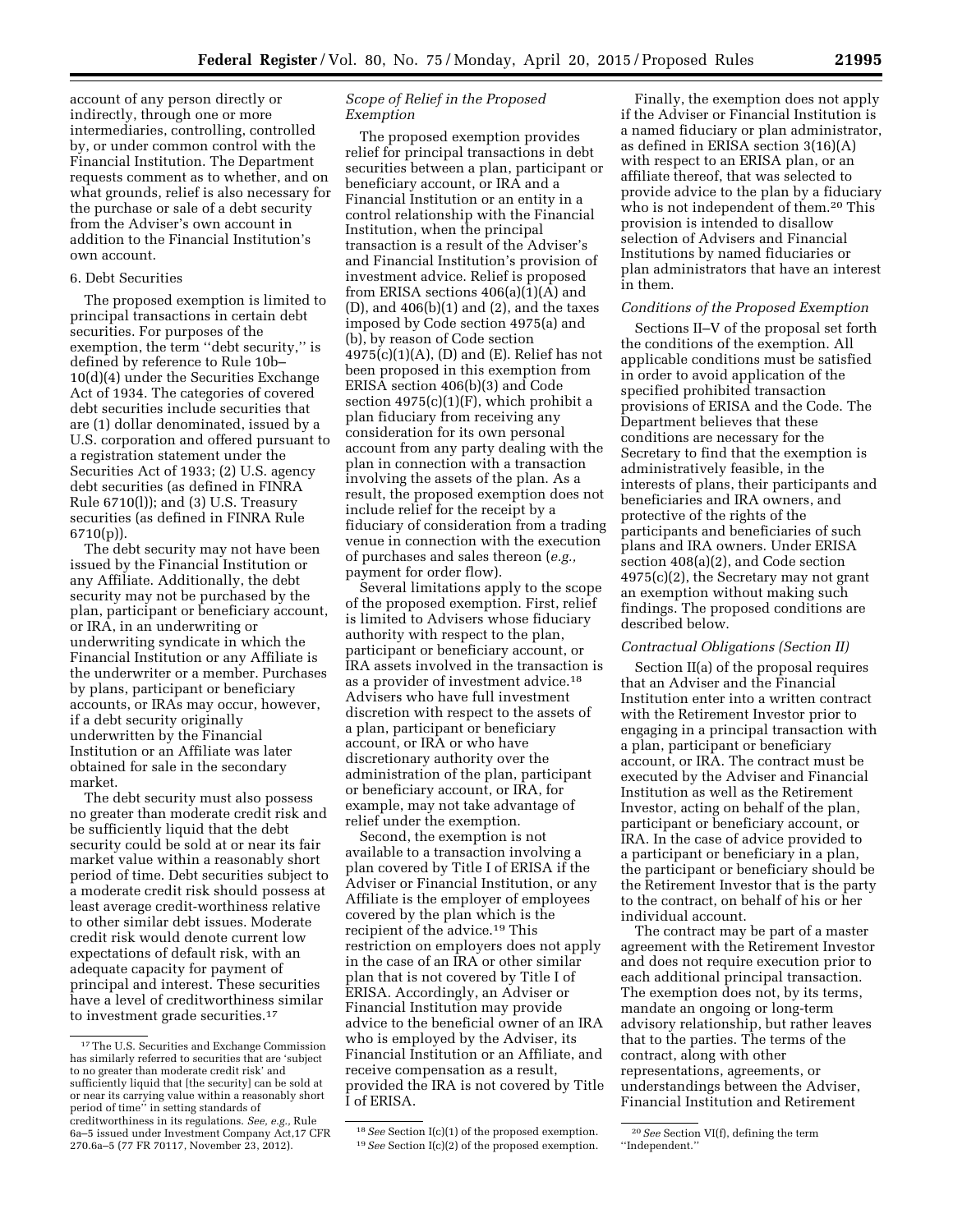Investor, will govern the ongoing or transactional nature of the relationship between the parties.

The contract is the cornerstone of the proposed exemption, and the Department believes that by requiring a contract as a condition of the proposed exemption, it creates a mechanism by which a Retirement Investor can be alerted to the Adviser's and Financial Institution's obligations and be provided with a basis upon which its rights can be enforced. In order to comply with the exemption, the contract must contain every required element set forth in Section  $\overline{II}(b)$ –(e) and also must not include any of the prohibited provisions described in Section II(f). It is intended that the contract creates actionable obligations with respect to both the Impartial Conduct Standards and the warranties, described below. In addition, failure to satisfy the Independent Conduct Standards will result in loss of the exemption.

#### 1. Fiduciary Status

The proposal sets forth multiple contractual requirements. The first and most fundamental contractual requirement, which is set out in Section II(b) of proposal, is that both the Adviser and Financial Institution must acknowledge fiduciary status under ERISA or the Code, or both, with respect to the investment recommendations to the Retirement Investor regarding principal transactions. If this acknowledgment of fiduciary status does not appear in a contract with a Retirement Investor, the exemption is not satisfied with respect to principal transactions involving that Retirement Investor. This fiduciary acknowledgment is critical to ensuring that there is no uncertainty—before or after investment advice is given with regard to the principal transaction—that both the Adviser and Financial Institution are acting as fiduciaries under ERISA and the Code. Nevertheless, it is important to note that the contractual language is only required to apply to communications that are investment recommendations to the Retirement Investor regarding principal transactions. Compliance with all the exemption's conditions is necessary only with respect to transactions that otherwise would constitute prohibited transactions under ERISA and the Code.

#### 2. Standards of Impartial Conduct

Building upon the required acknowledgment of fiduciary status, the proposal additionally requires that both the Adviser and the Financial Institution contractually commit to

adhering to specifically delineated Impartial Conduct Standards when providing investment advice to the Retirement Investor regarding principal transactions, and that they in fact do adhere to such standards. Therefore, if an Adviser and/or Financial Institution fail to comply with the Impartial Conduct Standards, relief under the exemption is no longer available and the contract is violated.

Specifically, Section II(c)(1) of the proposal requires that under the contract the Adviser and Financial Institution provide advice regarding principal transactions that is in the ''best interest'' of the Retirement Investor. Best interest is defined to mean that the Adviser and Financial Institution act with the care, skill, prudence, and diligence under the circumstances then prevailing that a prudent person would exercise based on the investment objectives, risk tolerance, financial circumstances, and the needs of the Retirement Investor when providing investment advice to the Retirement Investor. Further, under the best interest standard, the Adviser and Financial Institution must act without regard to the financial or other interests of the Adviser, Financial Institution, their Affiliates or any other party. Under this standard, the Adviser and Financial Institution must put the interests of the Retirement Investor ahead of the financial interests of the Adviser, Financial Institution, their Affiliates or any other party.

The best interest standard set forth in this exemption is based on longstanding concepts derived from ERISA and the law of trusts. For example, ERISA section 404 requires a fiduciary to act ''solely in the interest of the participants . . . with the care, skill, prudence, and diligence under the circumstances then prevailing that a prudent man acting in a like capacity and familiar with such matters would use in the conduct of an enterprise of a like character and with like aims.'' Similarly, both ERISA section  $404(a)(1)(A)$  and the trust-law duty of loyalty require fiduciaries to put the interests of trust beneficiaries first, without regard to the fiduciaries' own self-interest. Accordingly, the Department would expect the standard to be interpreted in light of forty years of judicial experience with ERISA's fiduciary standards and hundreds more with the duties imposed on trustees under the common law of trusts. In general, courts focus on the process the fiduciary used to reach its determination or recommendation whether the fiduciaries, ''at the time they engaged in the challenged transactions, employed the proper

procedures to investigate the merits of the investment and to structure the investment.'' *Donovan* v. *Mazzola,* 716 F.2d 1226, 1232 (9th Cir. 1983). Moreover, a fiduciary's investment recommendation is measured based on the circumstances prevailing at the time of the transaction, not on how the investment turned out with the benefit of hindsight.

In this regard, the Department notes that while fiduciaries of plans covered by ERISA are subject to the ERISA section 404 standards of prudence and loyalty, the Code contains no provisions that hold IRA fiduciaries to these standards. However, as a condition of relief under the proposed exemption, both IRA and plan fiduciaries would have to agree to, and uphold, the best interest requirement that is set forth in Section II(c). The best interest standard is defined to effectively mirror the ERISA section 404 duties of prudence and loyalty, as applied in the context of fiduciary investment advice.

The Impartial Conduct Standards continue in Section II(c) of the proposal. Section II(c)(2) requires that the Adviser and Financial Institution agree that they will not enter into a principal transaction with the plan, participant or beneficiary account, or IRA if the purchase or sales price of the debt security (including the mark-up or mark-down) is unreasonable under the circumstances. Finally, Section II(c)(3) requires that the Adviser's and Financial Institution's statements about the debt security, fees, material conflicts of interest, and any other matters relevant to a Retirement Investor's investment decisions, are not misleading.

Under ERISA section 408(a) and Code section 4975(c), the Department cannot grant an exemption unless it first finds that the exemption is administratively feasible, in the interests of plans and their participants and beneficiaries and IRA owners, and protective of the rights of participants and beneficiaries of plans and IRA owners. An exemption permitting transactions that violate the requirements of Section II(c) would be unlikely to meet these standards.

# 3. Warranty—Compliance With Applicable Law

Section II(d) of the proposal requires that contract include certain warranties intended to be protective of the rights of Retirement Investors. In particular, to satisfy the exemption, the Adviser, and Financial Institution must warrant that they and their Affiliates will comply with all applicable federal and state laws regarding the rendering of the investment advice and the purchase and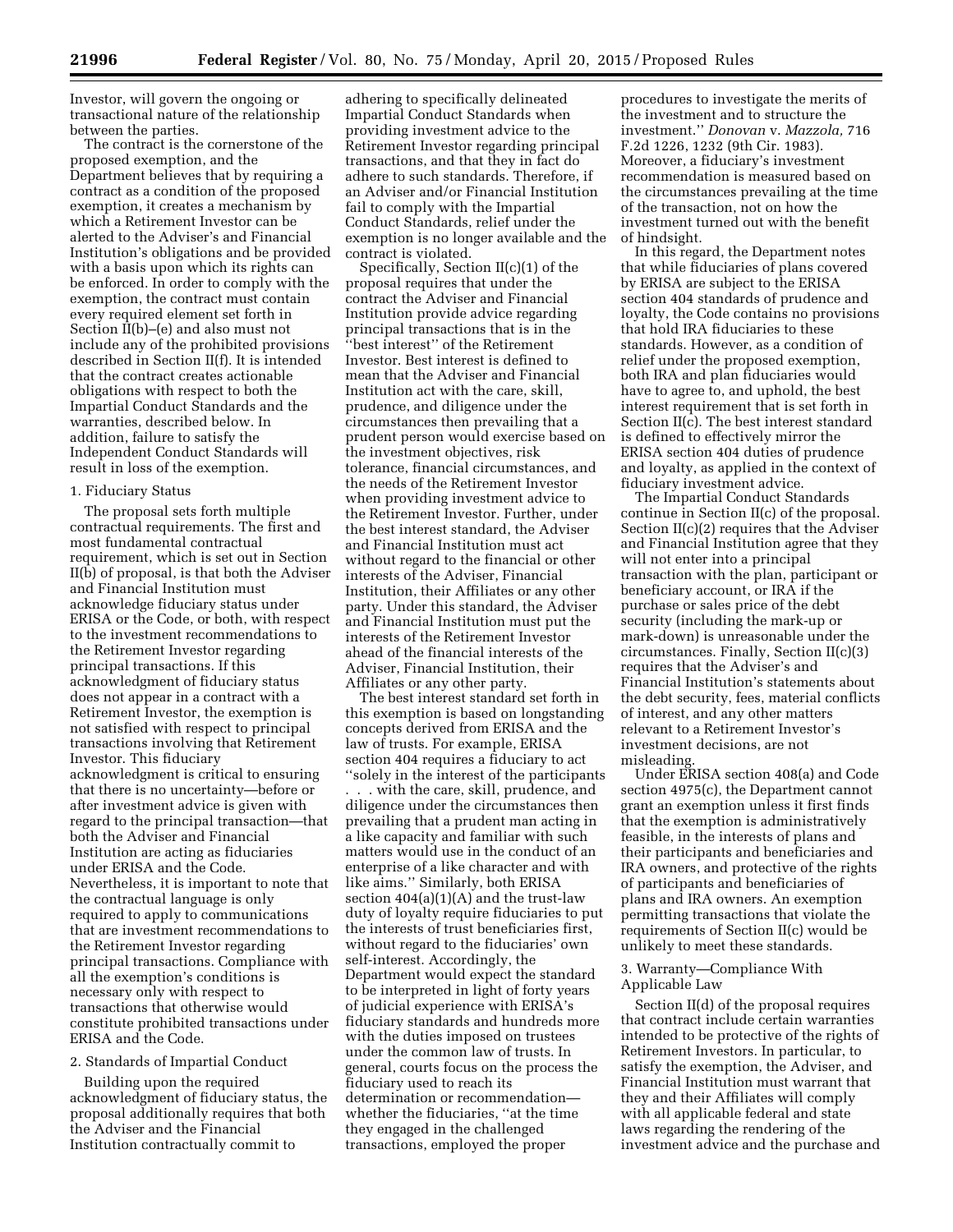sale of debt securities. This warranty must be in the contract but the exemption is not conditioned on compliance with the warranty. Accordingly, the failure to comply with applicable federal or state law could result in contractual liability for breach of warranty, but it would not result in loss of the exemption, as long as the breach did not involve a violation of one of the exemption's other conditions (*e.g.,* the best interest standard). Thus, for example, de minimis violations of state or federal law would not result in the loss of the exemption.

### 4. Warranty—Policies and Procedures

The Financial Institution must also contractually warrant that it has adopted written policies and procedures that are reasonably designed to mitigate the impact of material conflicts of interest that exist with respect to the provision of investment advice to Retirement Investors regarding principal transactions and ensure that individual Advisers adhere to the Impartial Conduct Standards described above. For purposes of the exemption, a material conflict of interest is deemed to exist when an Adviser or Financial Institution has a financial interest that could affect the exercise of its best judgment as a fiduciary in rendering advice to a Retirement Investor.21 Like the warranty on compliance with applicable law, discussed above, this warranty must be in the contract but the exemption is not conditioned on compliance with the warranty. Failure to comply with the warranty, however, could result in contractual liability for breach of warranty.

As part of the contractual warranty on policies and procedures, the Financial Institution must state that in formulating its policies and procedures, it specifically identified material conflict of interests and adopted measures to prevent those material conflicts of interest from causing violations of the Impartial Conduct Standards. Further, the Financial Institution must state that neither it nor (to the best of its knowledge) its Affiliates will use quotas, appraisals, performance or personnel actions, bonuses, contests, special awards, differentiated compensation or other actions or incentives to the extent they would tend to encourage individual Advisers to make recommendations regarding principal transactions that are not in the best interest of Retirement Investors.

While these warranties must be part of the contract between the Adviser and

Financial Institution and the Retirement Investor, the proposal does not mandate the specific content of the policies and procedures. This flexibility is intended to allow Financial Institutions to develop policies and procedures that are effective for their particular business models, within the constraints of their fiduciary obligations and the Impartial Conduct Standards. A more detailed description of the policies and procedures requirement is included in the discussion of the similar requirement in the Proposed Exemption for the Receipt of Compensation by Investment Advice Fiduciaries, published in this same issue of the **Federal Register**.

#### 5. Contractual Disclosures

Finally, Section II(e) of the proposal requires certain disclosures in the written contract. If the disclosures do not appear in a contract with a Retirement Investor, the exemption is not satisfied with respect to transactions involving that Retirement Investor. The written contract must (i) set forth the circumstances under which the Adviser and Financial Institution may engage in principal transactions with the plan, participant or beneficiary account, or IRA and (ii) identify and disclose the material conflicts of interest associated with principal transactions. The contract must also document the Retirement Investor's affirmative written consent, on a prospective basis, to principal transactions with the Adviser or Financial Institution. Finally, the contract must inform the Retirement Investor (i) that the consent to principal transactions is terminable at will by the Retirement Investor at any time, without penalty to the plan, participant or beneficiary account, or IRA, and (ii) of the right to obtain complete information about all the fees and other payments currently associated with its investments.

## *Enforcement of the Contractual Obligations*

The contractual conditions set forth in Section II of the proposal are enforceable. Plans, plan participants and beneficiaries, IRA owners, and the Department may use the contract as a tool to ensure compliance with the exemption. The Department notes, however, that this contractual tool creates different rights with respect to plans, participant and beneficiaries, IRA owners and the Department.

## 1. IRA Owners

The contract between the IRA owner and the Adviser and Financial Institution forms the basis of the IRA

owner's enforcement rights. As outlined above, the contract embodies obligations on the part of the Adviser and Financial Institution. The Department intends that all the contractual obligations (the Impartial Conduct Standards and the warranties) will be actionable by IRA owners. The most important of these contractual obligations for enforcement purposes is the obligation imposed on both the Adviser and the Financial Institution to comply with the Impartial Conduct Standards. Because these standards are contractually imposed, the IRA owner has a claim if, for example, the Adviser recommends an investment product that is not in fact in the best interest of the IRA owner.

# 2. Plans, Plan Participants and Beneficiaries

The protections of the exemption and contractual terms will also be enforceable by plans, plan participants and beneficiaries. Specifically, if an Adviser or Financial Institution receives compensation in a prohibited transaction but fails to satisfy any of the Impartial Conduct Standards or any other condition of the exemption, the Adviser and Financial Institution would be unable to qualify for relief under the exemption, and, as a result, could be liable under ERISA section 502(a)(2) and (3). An Adviser's failure to comply with the exemption or the Impartial Conduct Standards would result in a non-exempt prohibited transaction and would likely constitute a fiduciary breach. As a result, a plan, plan participant or beneficiary would be able to sue under ERISA section 502(a)(2) or (3) to recover any loss in value to the plan (including the loss in value to an individual account), or to obtain disgorgement of any wrongful profits or unjust enrichment. Additionally, plans, participants and beneficiaries could enforce their obligations in an action based on breach of the agreement.

## 3. The Department

In addition, the Department will be able to enforce ERISA's prohibited transaction provisions with respect to employee benefit plans, but not IRAs, in the event that the Adviser or Financial Institution receives compensation in a prohibited transaction but fails to comply with the Impartial Conduct Standards or any other conditions of the exemption. If any of the specific conditions of the exemption are not met, the Adviser and Financial Institution will have engaged in a non-exempt prohibited transaction, and the Department will be entitled to seek relief under ERISA section 502(a)(2) and (5).

<sup>21</sup>*See* Section VI(h) of the proposed exemption.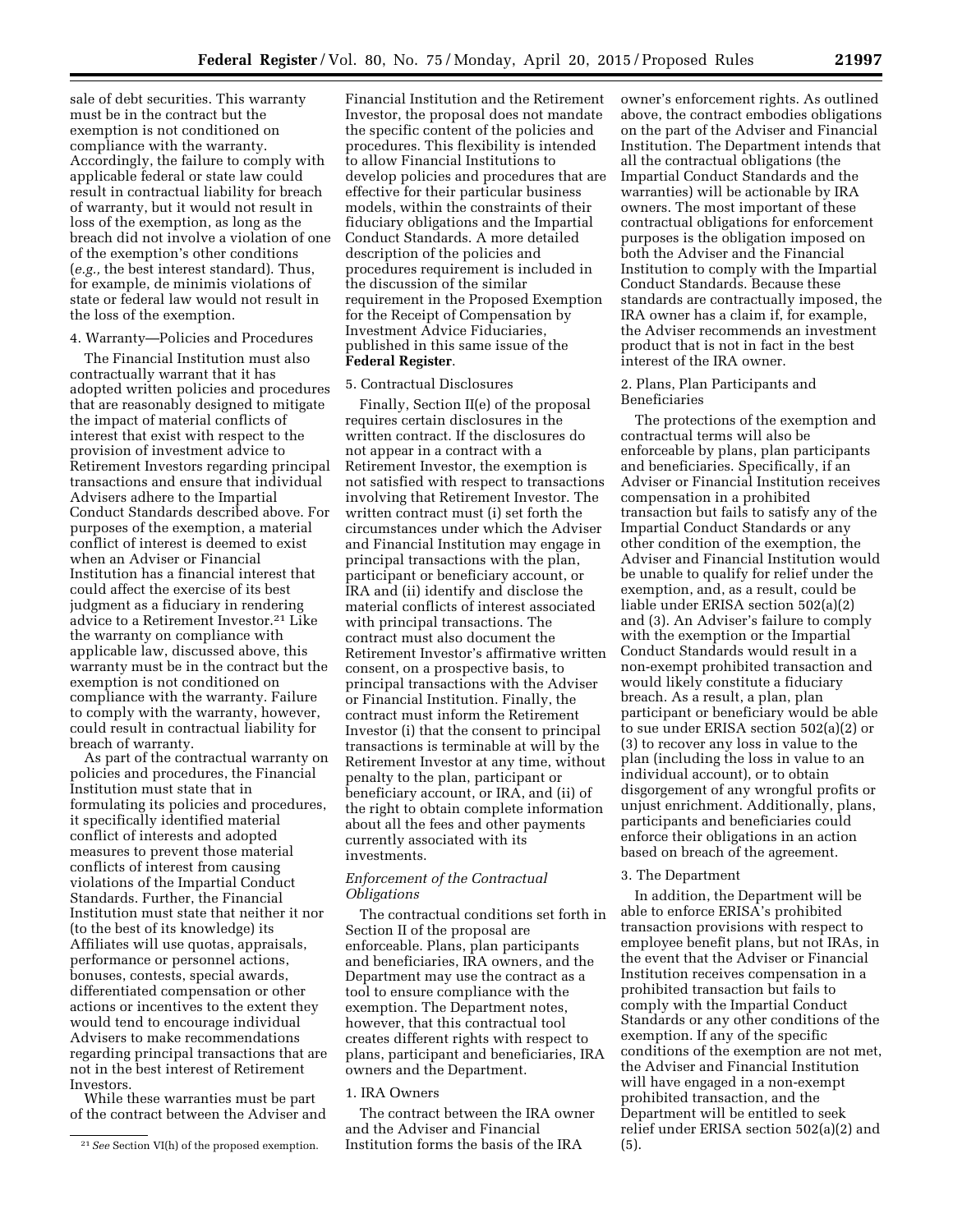#### 4. Excise Taxes Under the Code

In addition to the claims described above that may be brought by IRA owners, plans, plan participants and beneficiaries, and the Department, to enforce the contract and ERISA, Advisers and Financial Institutions that engage in prohibited transactions under the Code are subject to an excise tax. The excise tax is generally equal to 15% of the amount involved. Parties who have participated in a prohibited transaction for which an exemption is not available must pay the excise tax and file Form 5330 with the Internal Revenue Service.

#### *Prohibited Provisions*

Finally, in order to preserve these various enforcement rights, Section II(f) of the proposal provides that certain provisions may not be in the contract. If these provisions appear in a contract with a Retirement Investor, the exemption is not satisfied with respect to transactions involving that Retirement Investor. First, the proposal provides that the contract may not contain exculpatory provisions that disclaim or otherwise limit liability for an Adviser's or Financial Institution's violations of the contract's terms. Second, the contract may not require the plan, IRA or Retirement Investor to agree to waive its right to bring or participate in a class action or other representative action in court in a contract dispute with the Adviser or Financial Institution. The right of a Retirement Investor to bring a classaction claim in court (and the corresponding limitation on fiduciaries' ability to mandate class-action arbitration) is consistent with FINRA's position that its arbitral forum is not the correct venue for class-action claims. As proposed, this section would not impact the ability of a Financial Institution or Adviser, and a Retirement Investor, to enter into pre-dispute binding arbitration agreement with respect to individual contract claims. The Department expects that most such individual arbitration claims under this exemption will be subject to FINRA's arbitration procedures and consumer protections. The Department seeks comments on whether there are certain procedures and/or consumer protections that it should adopt or mandate for those contract disputes not covered by FINRA.

## *General Conditions Applicable to Each Transaction (Section III)*

Section III of the proposal sets forth conditions that apply to the terms of each principal transaction entered into

under the exemption. As noted above, Section III(a) of the proposal provides that the debt security being bought or sold must not have been issued or, at the time of the transaction, underwritten by the Financial Institution or any Affiliate. The debt security also must possess no greater than a moderate credit risk and be sufficiently liquid that the debt security could be sold at or near its fair market value within a reasonably short period of time.

Section III(b) provides that the principal transaction may not be part of an agreement, arrangement, or understanding designed to evade compliance with ERISA or the Code, or to otherwise impact the value of the debt security. Such a condition protects against the Adviser or Financial Institution manipulating the terms of the principal transaction, either as an isolated transaction or as a part of a series of transactions, to benefit themselves or their Affiliates. Further, this condition would also prohibit an Adviser or Financial Institution from engaging in principal transactions with Retirement Investors for the purpose of ridding inventory of unwanted or poorly performing debt securities.

Section III(c) of the proposal provides that the purchase or sale of the debt security must be for no consideration other than cash. By limiting a purchase or sale of debt securities to cash consideration, the Department intends that relief will not be provided for a principal transaction that is executed on an in-kind basis.

Finally, Section III(d) of the proposal addresses the pricing of the principal transaction. Section III(d)(1) provides that the purchase or sale of the debt security must be executed at a price that the Adviser and Financial Institution reasonably believe is at least as favorable to the plan, participant or beneficiary account, or IRA than the price available to the plan, participant or beneficiary account, or IRA in a transaction that is not a principal transaction. Section III(d)(2) provides that the purchase or sale of the debt security must be at least as favorable to the plan, participant or beneficiary account, or IRA as the contemporaneous price for the debt security, or a similar security if a price is not available with respect to the same debt security, offered by two ready and willing counterparties that are not Affiliates in agency transactions. When evaluating the price offered by the counterparties, the Adviser and Financial Institution may take into account the resulting price to the plan, participant or beneficiary account, or IRA, including commissions. The Department intends

that the proposal should allow a comparison between the actual cost to the plan, participant or beneficiary account, or IRA of the principal transaction (including the mark-up or mark-down) and the actual cost to the plan, participant or beneficiary account, or IRA of a non-principal transaction (*e.g.,* an agency transaction) in the same or a similar debt security, including a commission.

For purposes of Section III(d)(2), the similarity of a debt security should be construed in accordance with FINRA Rule 2121, or its successor, and the guidance promulgated thereunder. Generally, such guidance has stated that a similar debt security is one which is sufficiently similar to the subject debt security that it would serve as a reasonable alternative investment for the applicable investor.

## *Disclosure Requirements (Section IV)*

Prior to engaging in a principal transaction, Section IV(a) of the proposal provides that the Adviser or Financial Institution must provide a pre-transaction disclosure to the Retirement Investor, either orally or in writing. The disclosure must notify the Retirement Investor that the purchase or sale of the debt security will be executed as a principal transaction between the Adviser or Financial Institution and the plan, participant or beneficiary account, or the IRA. Further, the disclosure must also provide the Retirement Investor with any available pricing information regarding the debt security, including two quotes obtained from unaffiliated parties required by Section III(d)(2).

As proposed, the pre-transaction disclosure set forth in Section IV(a) would also include the mark-up or mark-down to be charged in connection with the principal transaction. The purpose of this requirement would be to permit the Retirement Investor to evaluate the compensation and other transaction costs associated with the principal transaction. The Department believes it is important that the Financial Institution and Adviser disclose the compensation they will receive before the Retirement Investor consents to engage in the principal transaction.

For purpose of Section IV, the Department is considering defining a mark-up as the amount in excess of the ''prevailing market price'' that a customer pays for the debt security. Mark-down would be defined as the amount by which the price of a debt security is reduced from the ''prevailing market price'' that a customer receives for the debt security. The Department is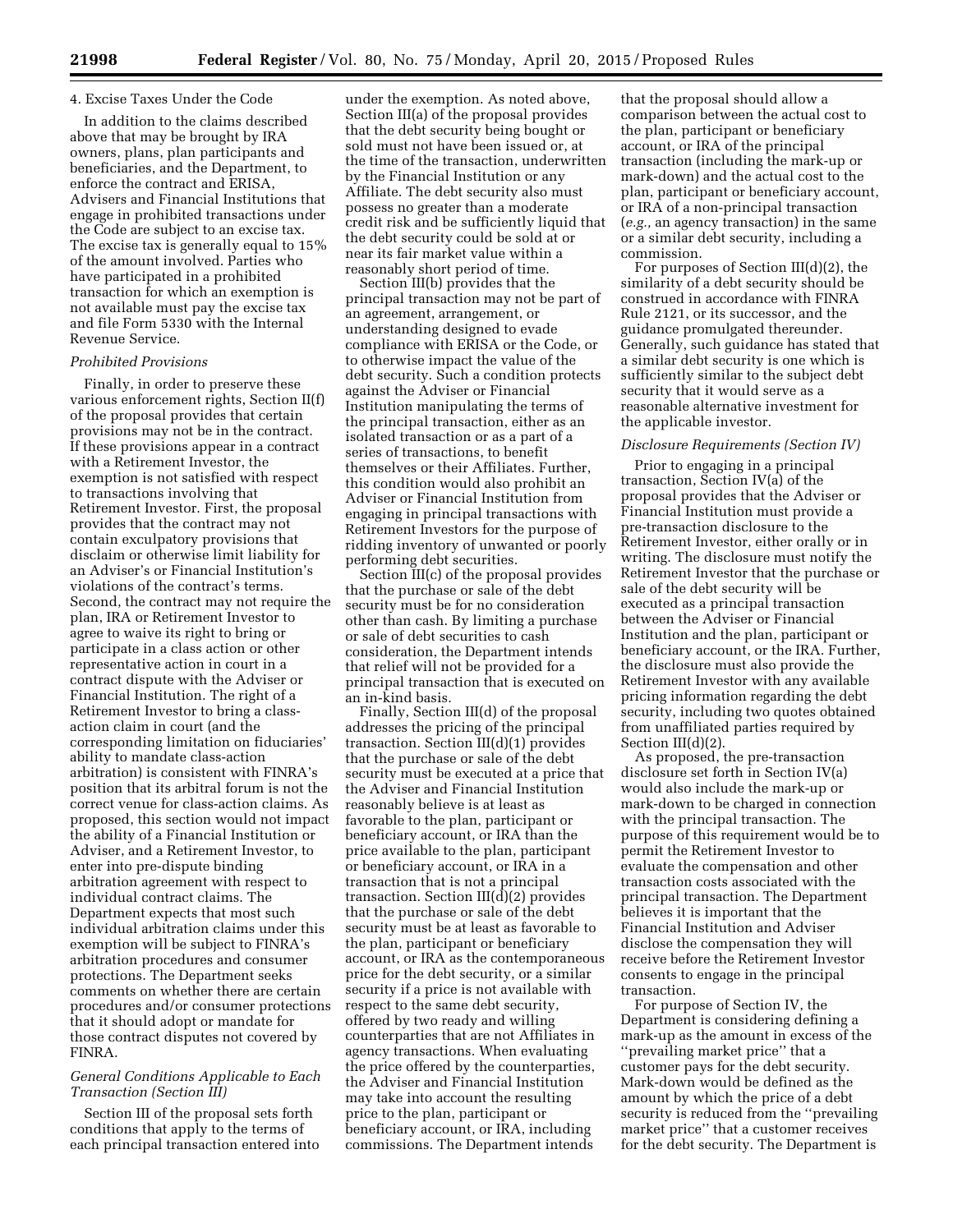further considering whether to define the ''prevailing market price'' by reference to FINRA Rule 2121 and Supplementary Material .02 thereunder, which sets forth a methodology for determining the prevailing market price.

We request comment on our proposed approach to the definition of mark-up and mark-down, and in particular, our potential reliance on the FINRA guidance in Rule 2121 for purposes of the disclosure requirement in this exemption. Would a disclosure of the mark-up/down as defined in this manner provide information that will be useful to Retirement Investors in evaluating the principal transaction? Are there practical difficulties with our approach? Are there other formulations of the mark-up mark-down definition that have advantages in these respects?

Section IV(b) of the proposal provides that the Financial Institution must provide a written confirmation of the principal transaction in accordance with Rule 10b–10 under the Securities Exchange Act of 1934 22 that also includes disclosure of the mark-up, mark-down, or other payment to the Adviser, Financial Institution or Affiliate in connection with the Principal Transaction.

Section IV(c) of the proposal provides that the Adviser or the Financial Institution must provide the Retirement Investor with an annual statement that lists the principal transactions engaged in during the year, provides the prevailing market price at which the debt security was purchased or sold, and provides the applicable mark-up or mark-down or other payment for each debt security. The annual statement must also remind the Retirement Investor that it may withdraw its consent to principal transactions at any time, without penalty to the plan, participant or beneficiary account, or IRA. The annual statement may be provided in combination with other statements provided to the Retirement Investor by the Adviser or Financial Institution.

Finally, Section IV(d) of the proposal provides that, upon reasonable request, the Adviser or Financial Institution must provide the Retirement Investor with additional information regarding the debt security and the transaction for any principal transaction that has occurred within the past 6 years preceding the date of the request.

# *Recordkeeping (Section V) and Definitions (Section VI)*

Section V of the proposal establishes a recordkeeping requirement, and

Section VI sets forth definitions that are used in the proposed exemption.

#### *Applicability Date*

The Department is proposing that compliance with the final regulation defining a fiduciary under ERISA section 3(21)(A)(ii) and Code section 4975(e)(3)(B) will begin eight months after publication of the final regulation in the **Federal Register** (Applicability Date). The Department proposes to make this exemption, if granted, available on the Applicability Date.

# *No Relief Proposed From ERISA Section 406(a)(1)(C) or Code section 4975(c)(1)(C) for the Provision of Services*

If granted, this proposed exemption will not provide relief from a transaction prohibited by ERISA section 406(a)(1)(C), or from the taxes imposed by Code section 4975(a) and (b) by reason of Code section 4975(c)(1)(C), regarding the furnishing of goods, services or facilities between a plan and a party in interest. The provision of investment advice to a plan under a contract with a fiduciary is a service to the plan and compliance with this exemption will not relieve an Adviser or Financial Institution of the need to comply with ERISA section 408(b)(2), Code section 4975(d)(2), and applicable regulations thereunder.

#### *Paperwork Reduction Act Statement*

As part of its continuing effort to reduce paperwork and respondent burden, the Department conducts a preclearance consultation program to provide the general public and Federal agencies with an opportunity to comment on proposed and continuing collections of information in accordance with the Paperwork Reduction Act of 1995 (PRA) (44 U.S.C. 3506(c)(2)(A)). This helps to ensure that the public understands the Department's collection instructions, respondents can provide the requested data in the desired format, reporting burden (time and financial resources) is minimized, collection instruments are clearly understood, and the Department can properly assess the impact of collection requirements on respondents.

Currently, the Department is soliciting comments concerning the proposed information collection request (ICR) included in the Proposed Class Exemption for Principal Transactions in Certain Debt Securities between Investment Advice Fiduciaries and Employee Benefit Plans and IRAs as part of its proposal to amend its 1975 rule that defines when a person who provides investment advice to an

employee benefit plan, participant or beneficiary, or IRA owner, becomes a fiduciary. A copy of the ICR may be obtained by contacting the PRA addressee shown below or at *[http://](http://www.RegInfo.gov) [www.RegInfo.gov](http://www.RegInfo.gov)*.

The Department has submitted a copy of the Proposed Class Exemption for Principal Transactions in Certain Debt Securities between Investment Advice Fiduciaries and Employee Benefit Plans and IRAs to the Office of Management and Budget (OMB) in accordance with 44 U.S.C. 3507(d) for review of its information collections. The Department and OMB are particularly interested in comments that:

• Evaluate whether the collection of information is necessary for the proper performance of the functions of the agency, including whether the information will have practical utility;

• Evaluate the accuracy of the agency's estimate of the burden of the collection of information, including the validity of the methodology and assumptions used;

• Enhance the quality, utility, and clarity of the information to be collected; and

• Minimize the burden of the collection of information on those who are to respond, including through the use of appropriate automated, electronic, mechanical, or other technological collection techniques or other forms of information technology, *e.g.,* permitting electronic submission of responses.

Comments should be sent to the Office of Information and Regulatory Affairs, Office of Management and Budget, Room 10235, New Executive Office Building, Washington, DC 20503; Attention: Desk Officer for the Employee Benefits Security Administration. OMB requests that comments be received within 30 days of publication of the Proposed Investment Advice Initiative to ensure their consideration.

PRA Addressee: Address requests for copies of the ICR to G. Christopher Cosby, Office of Policy and Research, U.S. Department of Labor, Employee Benefits Security Administration, 200 Constitution Avenue NW, Room N– 5718, Washington, DC 20210. Telephone (202) 693–8410; Fax: (202) 219–5333. These are not toll-free numbers. ICRs submitted to OMB also are available at *<http://www.RegInfo.gov>*.

As discussed in detail below, the proposed class exemption would permit principal transactions in certain debt securities between a plan, participant or beneficiary account, or an IRA, and a financial institution or certain of its affiliates. The proposed class exemption

<sup>22</sup> 17 CFR 240.10b–10.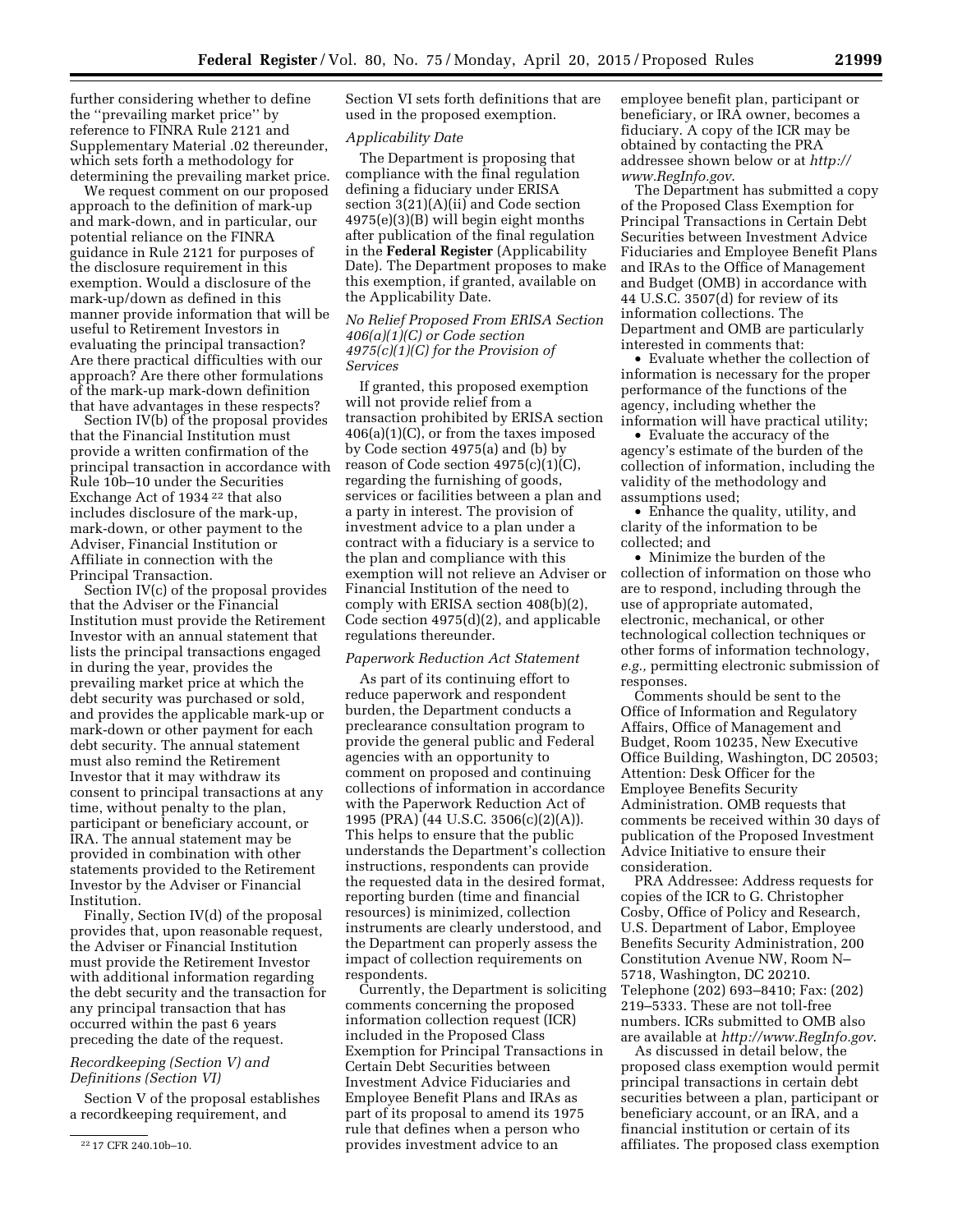would require financial institutions and their advisers to enter into a contractual arrangement with the retirement investor (*i.e.,* the plan fiduciary, participant or beneficiary, or the IRA owner), make certain disclosures to the retirement investors and maintain records necessary to prove that the conditions of the exemption have been met for a period of six (6) years from the date of each principal transaction. These requirements are ICRs subject to the PRA.

The Department has made the following assumptions in order to establish a reasonable estimate of the paperwork burden associated with these ICRs:

• Approximately 2,800 financial institutions 23 will utilize the proposed exemption to engage in principal transactions and eight percent will be new each year;

• Financial Institutions and advisers will use existing in-house resources to obtain the required quotes and maintain the recordkeeping systems necessary to meet the requirements of the exemption; and

• A combination of personnel will perform the tasks associated with the ICRs at an hourly wage rate of \$125.95 for a financial manager, \$30.42 for clerical personnel, \$79.67 for an IT professional, and \$129.94 for a legal professional.24

## Obtaining Quotes

In order to engage in principal transactions, Section III(d) of the proposed class exemption requires financial institutions to obtain two price quotes from unaffiliated parties in agency transactions. The Department

24The Department's estimated 2015 hourly labor rates include wages, other benefits, and overhead, and are calculated as follows: Mean wage from the 2013 National Occupational Employment Survey (April 2014, Bureau of Labor Statistics *[http://](http://www.bls.gov/news.release/pdf/ocwage.pdf) [www.bls.gov/news.release/pdf/ocwage.pdf](http://www.bls.gov/news.release/pdf/ocwage.pdf)*); wages as a percent of total compensation from the Employer Cost for Employee Compensation (June 2014, Bureau of Labor Statistics *[http://www.bls.gov/](http://www.bls.gov/news.release/ecec.t02.htm) [news.release/ecec.t02.htm](http://www.bls.gov/news.release/ecec.t02.htm)*); overhead as a multiple of compensation is assumed to be 25 percent of total compensation for paraprofessionals, 20 percent of compensation for clerical, and 35 percent of compensation for professional; annual inflation assumed to be 2.3 percent annual growth of total labor cost since 2013 (Employment Costs Index data for private industry, September 2014 *[http://](http://www.bls.gov/news.release/eci.nr0.htm) [www.bls.gov/news.release/eci.nr0.htm](http://www.bls.gov/news.release/eci.nr0.htm)*).

estimates that ten percent of defined benefit (DB) plans that obtain investment advice from fiduciaries will engage in principal transactions. These plans are assumed to engage in one transaction per year requiring a total of approximately 2,000 quotes annually. Similarly, the Department estimates that ten percent of defined contribution (DC) plans that do not allow participants to direct investments that obtain investment advice from fiduciaries will engage in principal transactions. These plans are assumed to engage in one transaction per year requiring a total of approximately 6,000 quotes annually. The Department estimates that one percent of DC plan participants, who direct their own investments and obtain investment advice from fiduciaries, will engage in 12 principal transactions annually (one per month) requiring approximately 261,000 quotes. Finally, the Department estimates that ten percent of IRA owners who obtain investment advice from fiduciaries will engage in principal transactions. They are assumed to engage in one transaction per year requiring a total of approximately 4 million quotes annually.

Overall, the terms of this exemption will result in financial institutions and advisers obtaining approximately 4.3 million quotes per year. The Department assumes that a financial manager will spend five minutes to obtain the quotes. Therefore, obtaining quotes will produce approximately 359,000 hours of burden annually at an equivalent cost of \$45.2 million.

#### Contract

In order to engage in principal transactions under this proposed class exemption, Section II requires financial institutions and advisers to enter into a written contract with retirement investors affirmatively stating that the financial institution and adviser are fiduciaries under ERISA or the Code with respect to recommendations regarding principal transactions, and that the financial institution and adviser will act in the best interest of the retirement investor.

The Department assumes that financial institutions already maintain contracts with their clients. Drafting the contractual provisions required by Section II and inserting them into the existing contracts will require 24 hours of legal time during the first year that the financial institution uses the class exemption. This legal work results in approximately 67,000 hours of burden during the first year and approximately 5,000 hours of burden during subsequent years at an equivalent cost

of \$8.7 million and \$699,000 respectively.

Because the Department assumes that financial institutions already maintain contracts with their clients, the required contractual provisions will not require any additional costs for production or distribution.

#### Disclosures and Statement

The conditions of this PTE require the financial institution and adviser to make certain disclosures to the retirement investor. These disclosures include the two price quotes obtained from unaffiliated parties in agency transactions, other available pretransaction pricing information, as well as the mark-up/mark-down to be charged, and an annual statement describing all transactions made during the year. The quotes and pre-transaction pricing and mark-up disclosures may be made orally or in writing. The Department assumes that all financial institutions and advisers will use the oral option at no additional burden.

The Department estimates that 2 million plans and IRAs will receive a one-page annual statement. DB and DC plans that do not allow participants to direct investments will receive the statement electronically at de minimis cost. The statement will be distributed electronically to 38 percent of the 11,000 DC plan participants and 50 percent of 2 million IRA holders at de minimis cost. Paper statements will be mailed to 62 percent of DC plan participants and 50 percent of IRA owners. The Department estimates that electronic distribution will result in de minimis cost, while paper distribution will cost approximately \$548,000. Paper distribution will also require two minutes of clerical time to print and mail the statement, resulting in 34,000 hours at an equivalent cost of \$1 million annually.

# Confirmation

The conditions of this PTE require the financial institution to provide a confirmation notice upon completion of each transaction. The Department believes that providing confirmation notices is a regular and customary business practice, and therefore no additional burden is imposed by this requirement.

#### Recordkeeping Requirement

Section V of the class exemption requires the financial institution to maintain or cause to be maintained for six years and disclosed upon request the records necessary for the Department, Internal Revenue Service, plan fiduciary, contributing employer or

<sup>23</sup>As described in the regulatory impact analysis for the accompanying rule, the Department estimates that approximately 2,619 broker-dealers service the retirement market. The Department anticipates that the exemption will be used primarily, but not exclusively, by broker-dealers. Further, the Department assumes that all brokerdealers servicing the retirement market will use the exemption. Beyond the 2,619 broker-dealers, the Department estimates that almost 200 other financial institutions will use the exemption.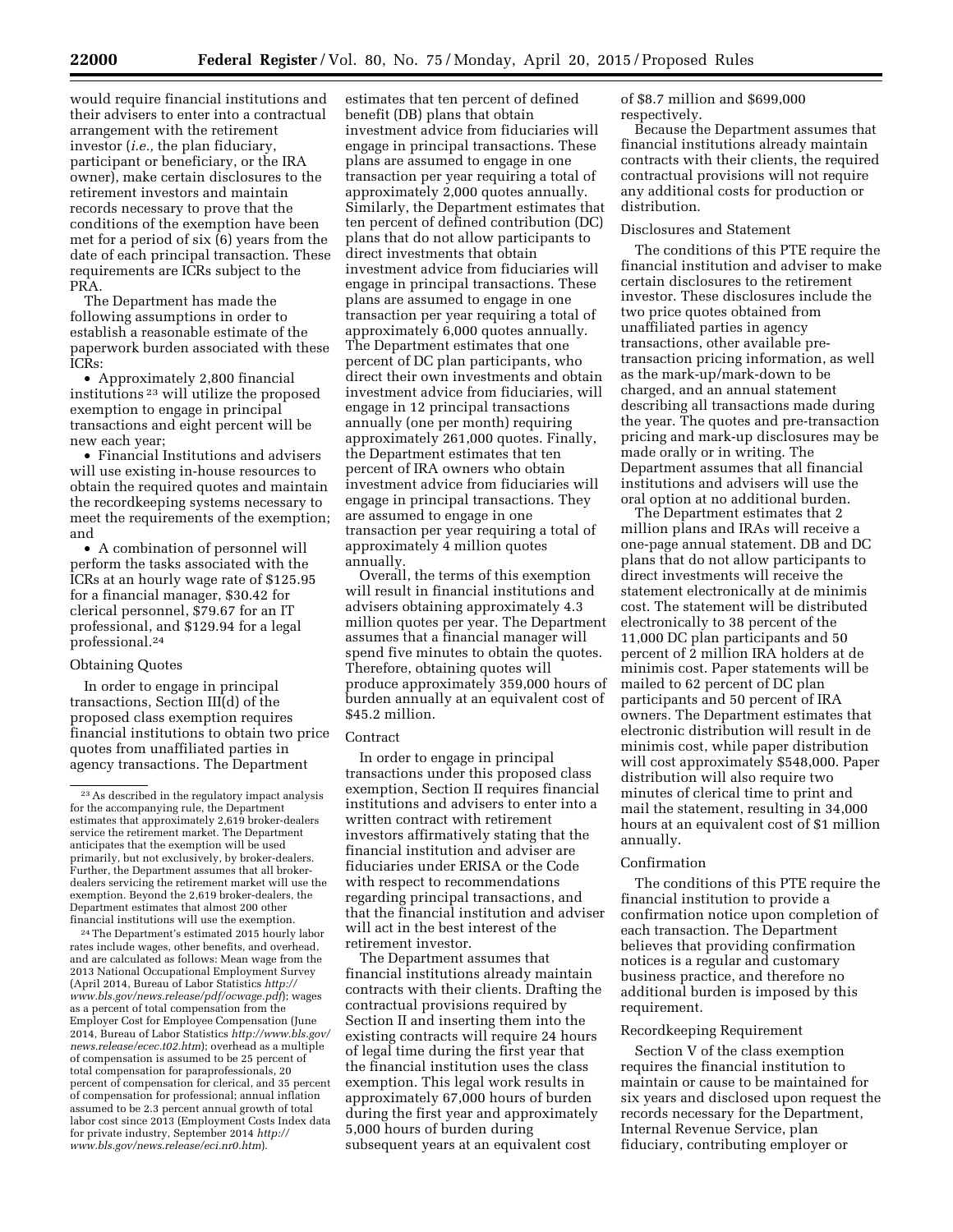employee organization whose members are covered by the plan, participants, beneficiaries and IRA owners to determine whether the conditions of this exemption have been met in a manner that is accessible for audit and examination.

The Department assumes that each financial institution will maintain these records in the normal course of business. Therefore, the Department has estimated that the additional time needed to maintain records consistent with the exemption will only require about one-half hour, on average, annually for a financial manager to organize and collate the documents or else draft a notice explaining that the information is exempt from disclosure, and an additional 15 minutes of clerical time to make the documents available for inspection during normal business hours or prepare the paper notice explaining that the information is exempt from disclosure. Thus, the Department estimates that a total of 45 minutes of professional time per firm would be required for a total hour burden of 2,100 hours at an equivalent cost of \$198,000.

In connection with this recordkeeping and disclosure requirements discussed above, Section V(b)(2) and (3) provides that financial institutions relying on the exemption do not have to disclose trade secrets or other confidential information to members of the public (*i.e.,* plan fiduciaries, contributing employers or employee organizations whose members are covered by the plan, participants and beneficiaries and IRA owners), but that in the event they refuse to disclose information on this basis, they must provide a written notice to the requester advising of the reasons for the refusal and advising that the Department may request such information. The Department's experience indicates that this provision is not commonly invoked, and therefore, the written notice is rarely, if ever, generated. Therefore, the Department believes the cost burden associated with this clause is de minimis. No other cost burden exists with respect to recordkeeping.

### IT Costs

The Department estimates that updating computer systems to insert the contract provisions into existing contracts, maintain the required records, and insert the required markup information into existing confirmation notices will require eight hours of IT staff time during the first year that the financial institution uses the PTE. This IT work results in approximately 22,000 hours of burden during the first year and approximately 1,800 hours of

burden during subsequent years at an equivalent cost of \$1.8 million and \$142,000 respectively.

## Overall Summary

Overall, the Department estimates that in order to meet the conditions of this class exemption, financial institutions and advisers will obtain approximately 4.3 million price quotes and distribute an additional 2 million statements annually. Obtaining these quotes, distributing statements, adjusting contracts, and maintaining records that the conditions of the exemption have been fulfilled will result in a total of 484,000 hours of burden during the first year and 402,000 hours of burden in subsequent years. The equivalent cost of this burden is \$51.1million during the first year and \$47.2 million in subsequent years. This exemption will result in a materials and postage cost burden of \$548,000 annually.

These paperwork burden estimates are summarized as follows:

*Type of Review:* New collection (Request for new OMB Control Number).

*Agency:* Employee Benefits Security Administration, Department of Labor.

*Titles:* (1) Proposed Exemption for Principal Transactions in Certain Debt Securities between Investment Advice Fiduciaries and Employee Benefit Plans and IRAs and (2) Proposed Investment Advice Regulation.

*OMB Control Number:* 1210–NEW. *Affected Public:* Business or other forprofit.

*Estimated Number of Respondents:*  2,800.

*Estimated Number of Annual Responses:* 6,333,921.

*Frequency of Response:* When engaging in exempted transaction; Annually.

*Estimated Total Annual Burden Hours:* 484,072 hours during the first year, 401,643 in subsequent years.

*Estimated Total Annual Burden Cost:*  \$548,079.

## **General Information**

The attention of interested persons is directed to the following:

(1) The fact that a transaction is the subject of an exemption under ERISA section 408(a) and Code section 4975(c)(2) does not relieve a fiduciary or other party in interest or disqualified person with respect to a plan or IRA from certain other provisions of ERISA and the Code, including any prohibited transaction provisions to which the exemption does not apply and the general fiduciary responsibility provisions of ERISA section 404 which require, where applicable, among other

things, that a fiduciary discharge his or her duties respecting the plan solely in the interests of the plan's participants and beneficiaries and in a prudent fashion in accordance with ERISA section 404(a)(1)(B);

(2) If granted, this class exemption does not extend to transactions prohibited under ERISA section 406(a)(1)(B) and (C), ERISA section 406(b)(3) and Code section  $4975(c)(1)(B)$ , (C), and (F);

(3) Before a class exemption may be granted under ERISA section 408(a) and Code section 4975(c)(2), the Department must find that the class exemption is administratively feasible, in the interests of plans and their participants and beneficiaries and IRA owners, and protective of the rights of the plan's participants and beneficiaries and IRA owners;

(4) If granted, this class exemption will be applicable to a particular transaction only if the transaction satisfies the conditions specified in the class exemption; and

(5) If granted, this class exemption will be supplemental to, and not in derogation of, any other provisions of ERISA and the Code, including statutory or administrative exemptions and transitional rules. Furthermore, the fact that a transaction is subject to an administrative or statutory exemption is not dispositive of whether the transaction is in fact a prohibited transaction.

### **Proposed Exemption**

The Department is proposing the following exemption under the authority of ERISA section 408(a) and Code section 4975(c)(2), and in accordance with the procedures set forth in 29 CFR part 2570, subpart B (76 FR 66637, October 27, 2011).25

### **Section I—Exemption**

(a) *In general.* ERISA and the Internal Revenue Code prohibit fiduciary advisers to employee benefit plans (Plans) and individual retirement plans (IRAs) from self-dealing, including receiving compensation that varies based on their investment recommendations. ERISA and the Code also prohibit fiduciaries from engaging in securities purchases and sales with Plans or IRAs on behalf of their own accounts (Principal Transactions). This exemption permits certain persons who provide investment advice to Retirement Investors (*i.e.,* fiduciaries of Plans, Plan participants or beneficiaries,

<sup>25</sup>For purposes of this proposed exemption, references to ERISA should be read to refer as well to the corresponding provisions of the Code.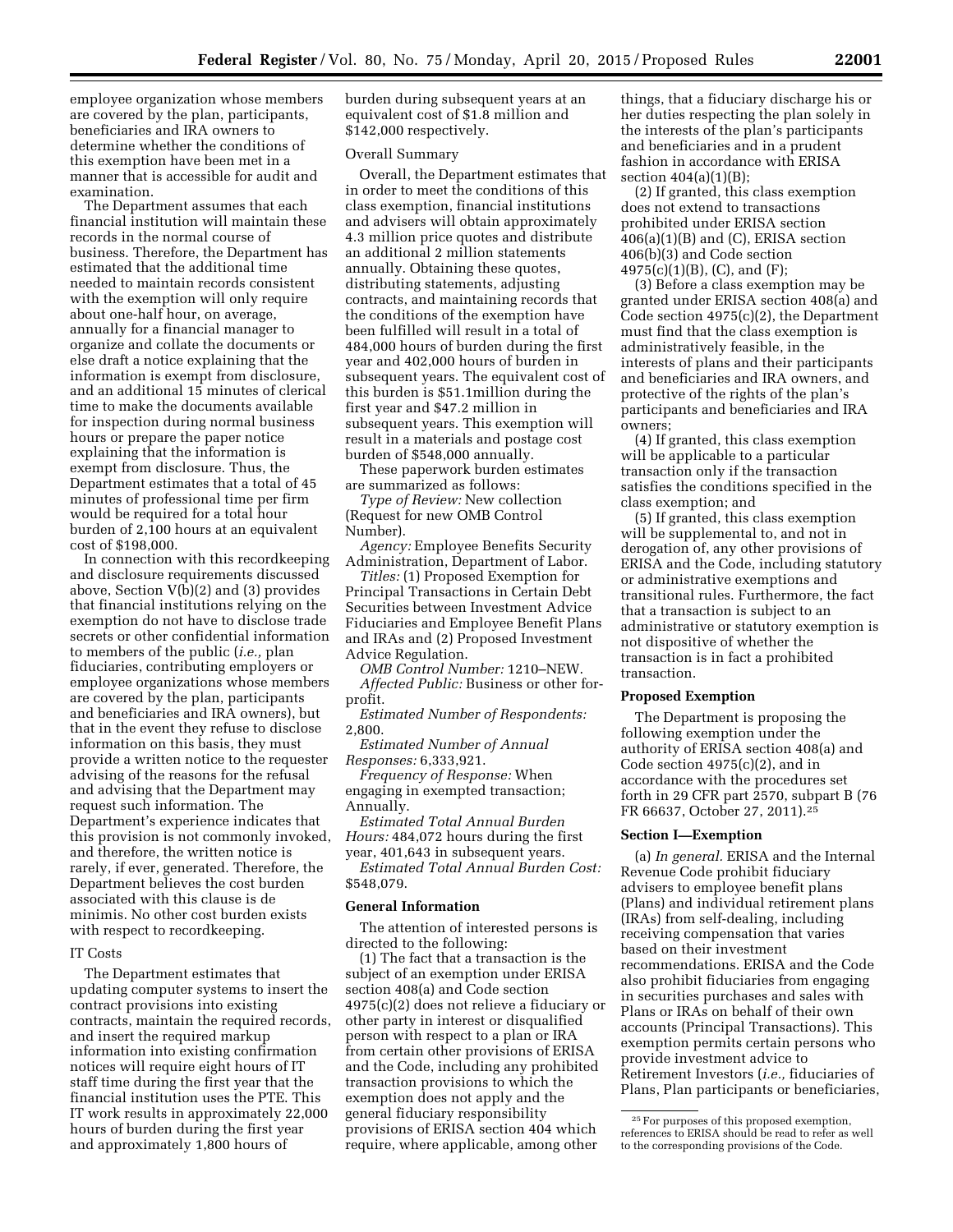or IRA owners) to engage in certain Principal Transactions as described below.

(b) *Exemption for Certain Principal Transactions.* This exemption permits an Adviser or Financial Institution to engage in the purchase or sale of a Debt Security in a Principal Transaction with a Plan, participant or beneficiary account, or IRA, and receive a mark-up, mark-down or other payment for themselves or any Affiliate, as a result of the Adviser's and Financial Institution's advice. As detailed below, parties seeking to rely on the exemption must contractually acknowledge fiduciary status, agree to adhere to Impartial Conduct Standards in rendering advice, disclose Material Conflicts of Interest associated with Principal Transactions and obtain the prospective written consent of the Plan or IRA; warrant that they have adopted policies and procedures designed to mitigate the dangers posed by Material Conflicts of Interest; disclose important information about the cost of the security in the Principal Transaction and retain certain records. This exemption provides relief from ERISA section  $406(a)(1)(A)$  and (D) and section 406(b)(1) and (2), and the taxes imposed by Code section 4975(a) and (b), by reason of Code section  $4975(c)(1)(A)$ , (D), and (E). The Adviser and Financial Institution must comply with the conditions of Sections II–V.

(c) *Scope of this exemption:* This exemption does not apply if:

(1) The Adviser: (i) Exercises any discretionary authority or discretionary control respecting management of the assets of the Plan or IRA involved in the transaction or exercises any discretionary authority or control respecting management or the disposition of the assets; or (ii) has any discretionary authority or discretionary responsibility in the administration of the Plan or IRA; or

(2) The Plan is covered by Title I of ERISA and (i) the Adviser, Financial Institution or any Affiliate is the employer of employees covered by the Plan, or (ii) the Adviser or Financial Institution is a named fiduciary or plan administrator (as defined in ERISA section  $3(16)(A)$ ) with respect to the Plan, or an affiliate thereof, that was selected to provide investment advice to the plan by a fiduciary who is not Independent.

# **Section II—Contract, Impartial Conduct, and Other Requirements**

(a) *Contract.* Prior to engaging in the Principal Transaction, the Adviser and Financial Institution enter into a written contract with the Retirement Investor,

acting on behalf of the Plan, participant or beneficiary account, or IRA, that incorporates the terms required by Section II(b)–(e).

(b) *Fiduciary.* The written contract affirmatively states that the Adviser and Financial Institution are fiduciaries under ERISA or the Code, or both, with respect to any investment recommendation to the Retirement Investor regarding Principal Transactions.

(c) *Impartial Conduct Standards.* The Adviser and Financial Institution affirmatively agree to, and comply with, the following:

(1) When providing investment advice to a Retirement Investor regarding the Principal Transaction, the Adviser and Financial Institution will provide investment advice that is in the Best Interest of the Retirement Investor (*i.e.,*  advice that reflects the care, skill, prudence, and diligence under the circumstances then prevailing that a prudent person would exercise based on the investment objectives, risk tolerance, financial circumstances, and needs of the Retirement Investor, without regard to the financial or other interests of the Adviser, Financial Institution, or any Affiliate or other party);

(2) The Adviser and Financial Institution will not enter into a Principal Transaction with the Plan, participant or beneficiary account, or IRA if the purchase or sales price of the Debt Security (including the mark-up or mark-down) is unreasonable under the circumstances; and

(3) The Adviser's and Financial Institution's statements about the Debt Security, fees, Material Conflicts of Interest, the Principal Transaction, and any other matters relevant to a Retirement Investor's investment decision in the Debt Security, are not misleading.

(d) *Warranty.* The Adviser and Financial Institution affirmatively warrant the following:

(1) The Adviser, Financial Institution and Affiliates will comply with all applicable federal and state laws regarding the rendering of the investment advice and the purchase and sale of the Debt Security;

(2) The Financial Institution has adopted written policies and procedures reasonably designed to mitigate the impact of Material Conflicts of Interest and to ensure that its individual Advisers adhere to the Impartial Conduct Standards set forth in Section  $II(c)$ :

(3) In formulating its policies and procedures, the Financial Institution has specifically identified Material Conflicts of Interest and adopted measures to prevent the Material Conflicts of Interest from causing violations of the Impartial Conduct Standards set forth in Section II(c); and

(4) Neither the Financial Institution nor (to the best of its knowledge) any Affiliate uses quotas, appraisals, performance or personnel actions, bonuses, contests, special awards, differentiated compensation or other actions or incentives to the extent they would tend to encourage individual Advisers to make recommendations regarding Principal Transactions that are not in the Best Interest of the Retirement Investor.

(e) *Principal Transaction Disclosures.*  The written contract must specifically:

(1) Set forth in writing (i) the circumstances under which the Adviser and Financial Institution may engage in Principal Transactions with the Plan, participant or beneficiary account, or IRA and (ii) identify and disclose the Material Conflicts of Interest associated with Principal Transactions;

(2) Document the Retirement Investor's affirmative written consent, on a prospective basis, to Principal Transactions between the Adviser or Financial Institution and the Plan, participant or beneficiary account, or IRA; and

(3) Inform the Retirement Investor (i) that the consent set forth in Section II(e)(2) is terminable at will by the Retirement Investor at any time, without penalty to the Plan or IRA, and (ii) of the right to obtain complete information about all the fees and other payments currently associated with its investments.

(f) *Prohibited Contractual Provisions.*  The written contract shall not contain the following:

(1) Exculpatory provisions disclaiming or otherwise limiting liability of the Adviser or Financial Institution for a violation of the contract's terms; and

(2) A provision under which the Plan, IRA or the Retirement Investor waives or qualifies its right to bring or participate in a class action or other representative action in court in a dispute with the Adviser or Financial Institution.

#### **Section III—General Conditions**

(a) *Debt Security.* The Debt Security being purchased or sold:

(1) Was not issued by the Financial Institution or any Affiliate;

(2) Is not purchased by the Plan, participant or beneficiary account, or IRA in an underwriting or underwriting syndicate in which the Financial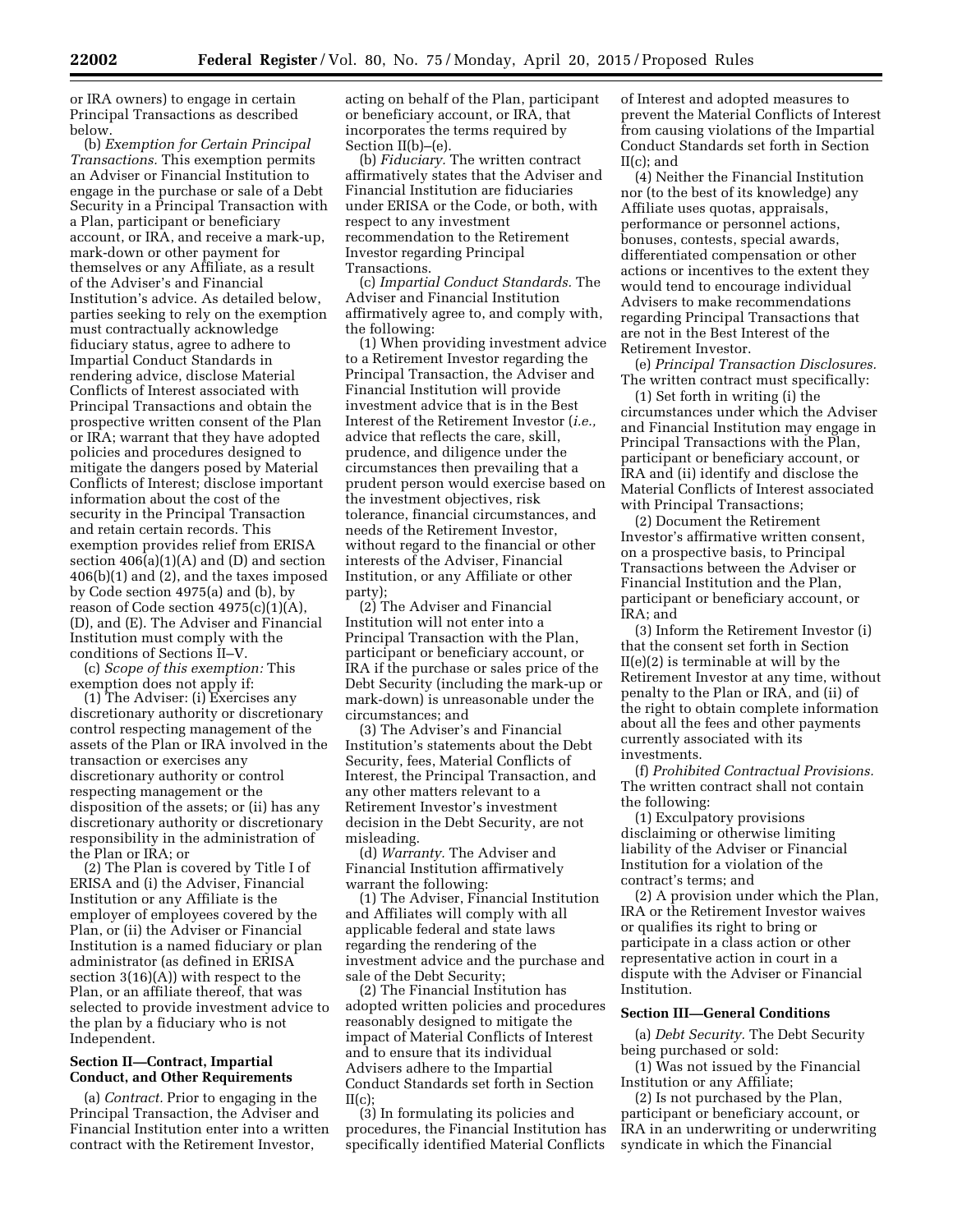Institution or any Affiliate is the underwriter or a member;

(3) Possesses no greater than a moderate credit risk; and

(4) Is sufficiently liquid that the Debt Security could be sold at or near its fair market value within a reasonably short period of time.

(b) *Arrangement.* The Principal Transaction is not part of an agreement, arrangement, or understanding designed to evade compliance with ERISA or the Code, or to otherwise impact the value of the Debt Security.

(c) *Cash.* The purchase or sale of the Debt Security is for cash.

(d) *Pricing.* The purchase or sale of the Debt Security is executed at a price that:

(1) The Adviser and Financial Institution reasonably believe is at least as favorable to the Plan, participant or beneficiary account, or IRA than the price available to the Plan, participant or beneficiary account, or IRA in a transaction that is not a Principal Transaction; and

(2) Is at least as favorable to the Plan, participant or beneficiary account, or IRA as the contemporaneous price for the Debt Security, or a similar security if a price is not available with respect to the same Debt Security, offered by two ready and willing counterparties that are not Affiliates.

When comparing the price offered by the counterparties referred to in (2), the Adviser and Financial Institution may take into account a commission as part of the resulting price to the Plan, participant or beneficiary account, or IRA, as compared to the price of the Debt Security, including any mark-up or mark-down.

#### **Section IV—Disclosure Requirements**

(a) *Pre-Transaction Disclosure.* Prior to engaging in the Principal Transaction, the Adviser or Financial Institution provides the following, orally or in writing, to the Retirement Investor:

(1) A statement that the purchase or sale of the Debt Security will be executed as a Principal Transaction between the Adviser or Financial Institution and the Plan, participant or beneficiary account, or IRA; and

(2) Any available pricing information regarding the Debt Security, including the two quotes obtained pursuant to Section III(d). The mark-up or markdown or other payment that will be charged also must be disclosed.

(b) *Confirmation.* The Financial Institution provides a written confirmation of the Principal Transaction in accordance with Rule 10b–10 under the Securities Exchange Act of 1934 that also includes disclosure of the mark-up, mark-down, or other payment to the Adviser, Financial Institution or Affiliate in connection with the Principal Transaction.

(c) *Annual Disclosure.* The Adviser or Financial Institution provides the following written information to the Retirement Investor, annually, within 45 days of the end of the applicable year, in a single disclosure:

(1) A list identifying each Principal Transaction engaged in during the applicable period, the prevailing market price at which the Debt Security was purchased or sold, and the applicable mark-up or mark-down or other payment for each Debt Security; and

(2) A statement that the consent required pursuant to Section  $II(e)(2)$  is terminable at will, without penalty to the Plan or IRA.

(d) *Upon Request.* Upon the Retirement Investor's reasonable request, prior to or following the completion of a Principal Transaction, the Adviser or Financial Institution must provide the Retirement Investor with additional information regarding the Debt Security and its purchase or sale; provided that such request may not relate to a Principal Transaction that was executed more than six (6) years from the date of the request.

## **Section V—Recordkeeping**

(a) The Financial Institution maintains for a period of six (6) years from the date of each Principal Transaction the records necessary to enable the persons described in Section V(b) to determine whether the conditions of this exemption have been met, except that:

(1) If such records are lost or destroyed, due to circumstances beyond the control of the Financial Institution, then no prohibited transaction will be considered to have occurred solely on the basis of the unavailability of those records; and

(2) No party other than the Financial Institution that is engaging in the Principal Transaction shall be subject to the civil penalty that may be assessed under ERISA section 502(i) or to the taxes imposed by Code sections 4975(a) and (b) if the records are not maintained or are not available for examination as required by Section V(b).

(b)

(1) Except as provided in Section V(b)(2) and notwithstanding any provisions of ERISA sections 504(a)(2) and 504(b), the records referred to in Section V(a) are unconditionally available at their customary location for examination during normal business hours by:

(i) Any duly authorized employee or representative of the Department or the Internal Revenue Service;

(ii) any fiduciary of the Plan or IRA that was a party to a Principal Transaction described in this exemption, or any duly authorized employee or representative of such fiduciary;

(iii) any employer of participants and beneficiaries and any employee organization whose members are covered by the Plan, or any authorized employee or representative of these entities; and

(iv) any participant or beneficiary of the Plan, or the beneficial owner of an IRA.

(2) None of the persons described in subparagraph (1)(ii) through (iv) are authorized to examine trade secrets of the Financial Institution, or commercial or financial information which is privileged or confidential; and

(3) Should the Financial Institution refuse to disclose information on the basis that such information is exempt from disclosure, the Financial Institution must by the close of the thirtieth (30th) day following the request, provide a written notice advising the requestor of the reasons for the refusal and that the Department may request such information.

#### **Section VI—Definitions**

(a) ''Adviser'' means an individual who:

(1) Is a fiduciary of a Plan or IRA solely by reason of the provision of investment advice described in ERISA section 3(21)(A)(ii) or Code section 4975(e)(3)(B), or both, and the applicable regulations, with respect to the Assets involved in the transaction;

(2) Is an employee, independent contractor, agent, or registered representative of a Financial Institution; and

(3) Satisfies the applicable banking, and securities laws with respect to the covered transaction.

(b) ''Affiliate'' of an Adviser or Financial Institution mean:

(1) Any person directly or indirectly, through one or more intermediaries, controlling, controlled by, or under common control with the Adviser or Financial Institution. For this purpose, the term ''control'' means the power to exercise a controlling influence over the management or policies of a person other than an individual;

(2) Any officer, director, employee, relative (as defined in ERISA section 3(15)) or member of family (as defined in Code section 4975(e)(6)), agent or registered representative of, or partner